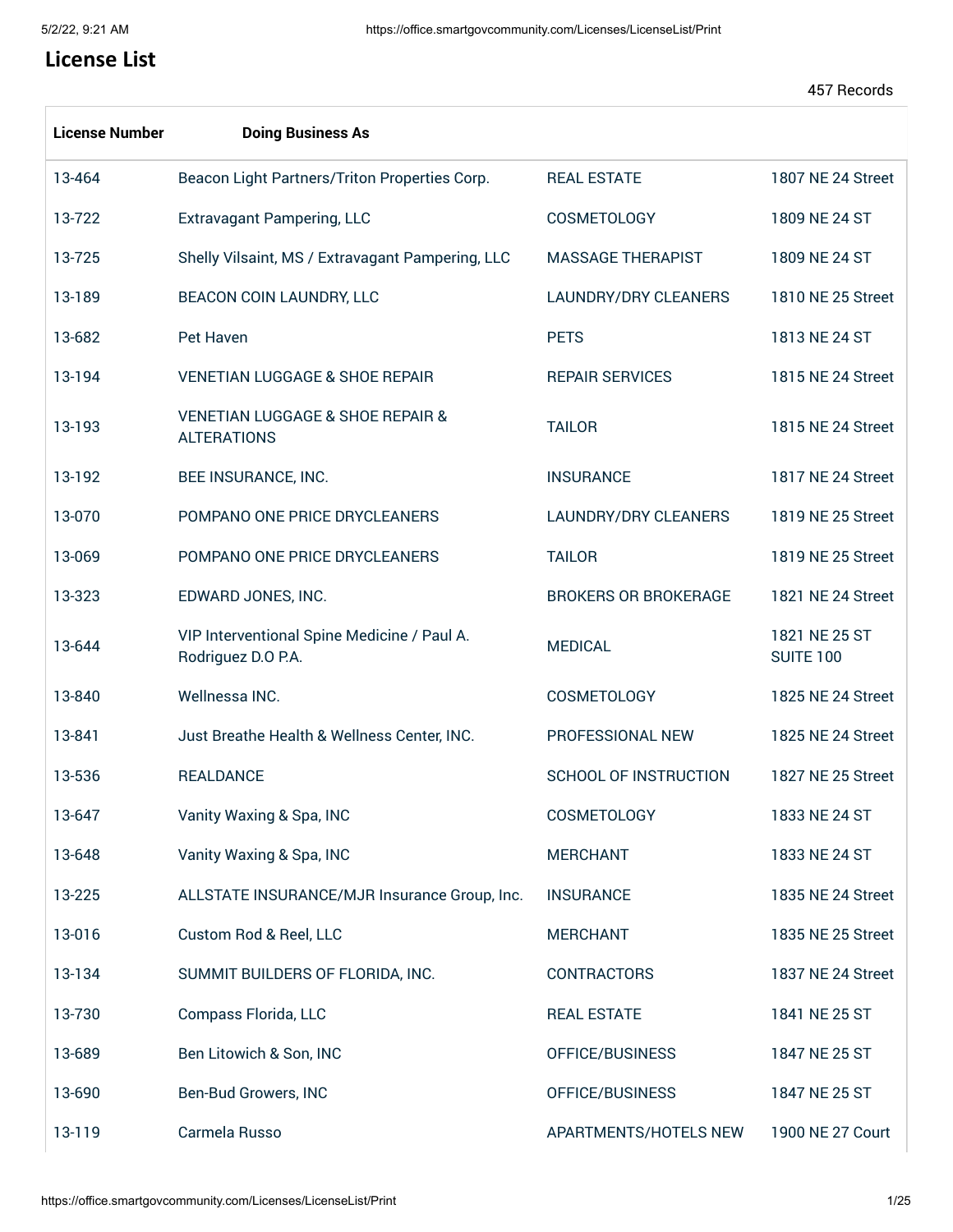|        | <b>License Number</b> Doing Business As | <b>Type</b>                                                      | <b>Site Address</b>       |
|--------|-----------------------------------------|------------------------------------------------------------------|---------------------------|
| 13-342 | DOVKAMS, LLC APARTMENTS                 | APARTMENTS/HOTELS NEW                                            | 1901 NE 29 Street         |
| 13-014 | GULFSTREAM LAND HOLDINGS, LLC           | APARTMENTS/HOTELS NEW                                            | 1910 NE 27 Court          |
| 13-005 | <b>LAMOTI APARTMENTS</b>                | APARTMENTS/HOTELS NEW                                            | 1910 NE 28 Street         |
| 13-091 | <b>ZIESAK APARTMENTS</b>                | APARTMENTS/HOTELS NEW                                            | 1911 NE 27 Court          |
| 13-369 | <b>SF Condo Solutions</b>               | APARTMENTS/HOTELS NEW                                            | 1911 NE 28 Court          |
| 15-026 | <b>SRCS, LLC</b>                        | <b>TRANSIENT RENTAL</b>                                          | 1930 NE 28 CT             |
| 13-034 | JARED YOUNG/Bright Young Smiles         | DENTIST/LAB TECHNICIAN                                           | 1930 NE 34 Court          |
| 13-435 | Catherine R. Young                      | DENTIST/LAB TECHNICIAN                                           | 1930 NE 34 CT             |
| 13-843 | <b>Glowing Young LLC</b>                | <b>MEDICAL</b>                                                   | 1930 NE 34 CT             |
| 13-448 | Caveman Associates LLC, 1               | APARTMENTS/HOTELS NEW                                            | 1940 NE 31 Street         |
| 15-017 | James Ritchie                           | <b>TRANSIENT RENTAL</b>                                          | 1941 NE 27 CT             |
| 13-449 | Caveman Associates LLC, 2               | APARTMENTS/HOTELS NEW                                            | 1941 NE 31 Street         |
| 13-643 | Lighthouse Point Collision Center, LLC  | <b>VEHICLES</b>                                                  | 1941 NE 34 CT             |
| 15-036 | Crested Eagle, LLC                      | <b>TRANSIENT RENTAL</b>                                          | 1970 NE 35 ST             |
| 13-183 | FOOTPRINTS PRESCHOOL                    | NURSERY/DAY CARE                                                 | 2000 NE 39 Street         |
| 13-786 | <b>ODONTO FLORIDA LLC</b>               | DENTIST/LAB TECHNICIAN                                           | 2000 NE 44<br>STREET, 201 |
| 13-655 | Shop Smart LLC                          | <b>MERCHANT</b>                                                  | 2001 NE 39 ST             |
| 13-164 | <b>BONEFISH MAC'S SPORTS GRILLE</b>     | <b>AUTOMATIC GAME/MUSIC</b><br>DEVICE/AMUSEMENT<br><b>CENTER</b> | 2002 NE 36 Street         |
| 13-165 | BONEFISH MAC'S SPORTS GRILLE            | <b>RESTAURANT</b>                                                | 2002 NE 36 Street         |
| 13-166 | <b>BONEFISH MAC'S SPORTS GRILLE</b>     | <b>RESTAURANT</b>                                                | 2002 NE 36 Street         |
| 13-590 | Rocca Trattoria                         | <b>RESTAURANT</b>                                                | 2014 NE 36 ST             |
| 13-591 | Rocca Trattoria                         | <b>RESTAURANT</b>                                                | 2014 NE 36 ST             |
| 13-859 | The Seed                                | <b>RESTAURANT</b>                                                | 2016 Sample<br>Road       |
| 13-860 | The Seed                                | <b>RESTAURANT</b>                                                | 2016 Sample<br>Road       |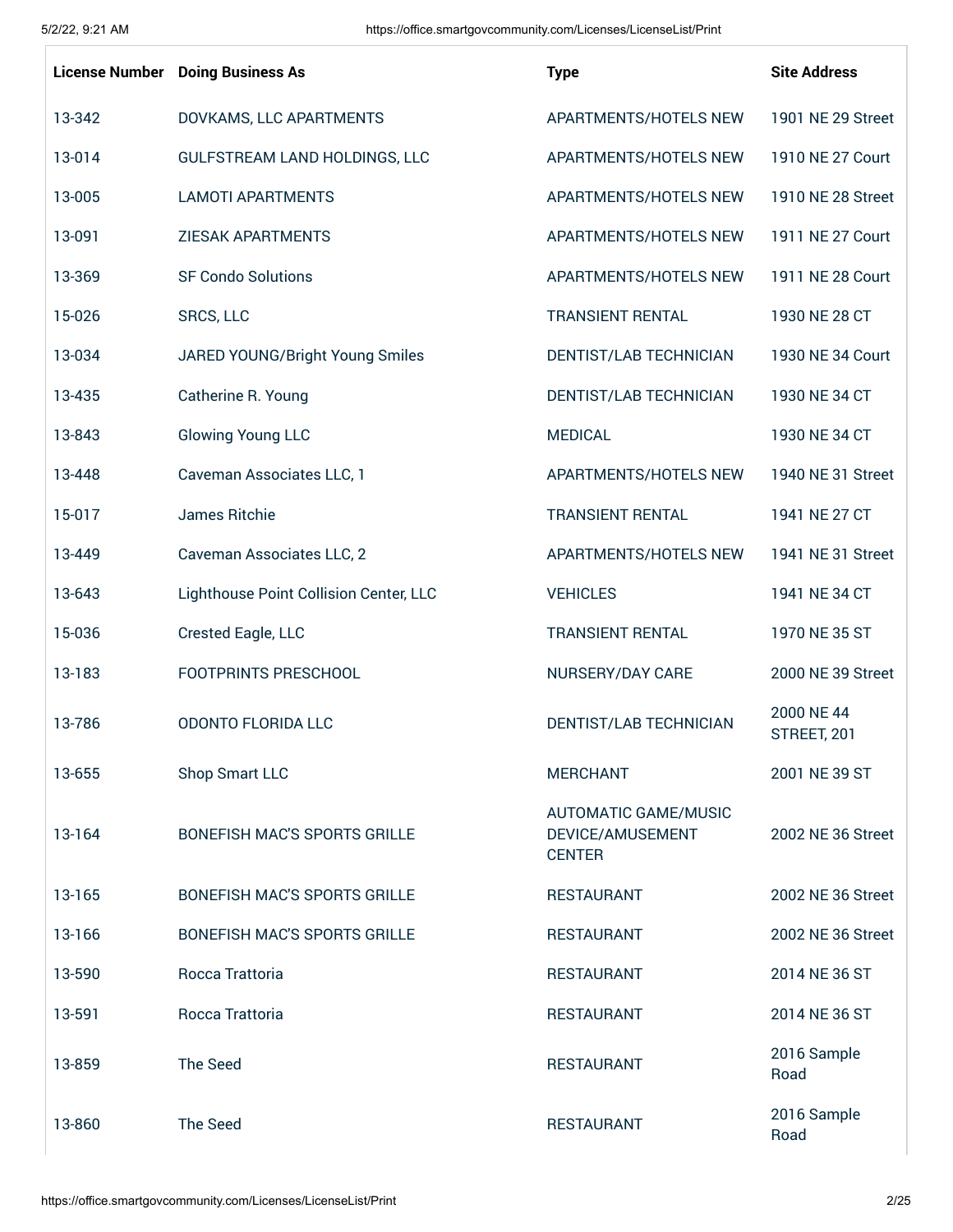| <b>License Number</b> | <b>Doing Business As</b>                                              | <b>Type</b>                  | <b>Site Address</b>               |
|-----------------------|-----------------------------------------------------------------------|------------------------------|-----------------------------------|
| 13-492                | <b>Frosty Point</b>                                                   | <b>RESTAURANT</b>            | 2022 NE 36 Street                 |
| 13-493                | <b>Frosty Point</b>                                                   | <b>RESTAURANT</b>            | 2022 NE 36 Street                 |
| 13-211                | <b>BODY &amp; SOUL RETREAT</b>                                        | COSMETOLOGY                  | 2024-2026 NE 36<br><b>Street</b>  |
| 13-628                | Chabad of N. Broward Beaches INC                                      | <b>RELIGIOUS INSTITUTION</b> | 2025 NE 36 ST                     |
| 13-858                | Haute and Honey, LLC                                                  | <b>MERCHANT</b>              | 2027 NE 36 Street                 |
| 13-043                | MICHAEL A. GORMAN, DMD / SEDATION DENTAL<br>SPA OF SOUTH FLORIDA, LLC | DENTIST/LAB TECHNICIAN       | 2028 NE 36 Street                 |
| 15-099                | Dana Swartz                                                           | <b>TRANSIENT RENTAL</b>      | 2030 31 Court                     |
| 13-007                | DONALD A. WICH, JR., P.A.                                             | <b>ATTORNEY</b>              | 2036 NE 36 Street                 |
| 13-355                | JAMES J. WICH, P.A.                                                   | <b>ATTORNEY</b>              | 2036 NE 36 Street                 |
| 13-821                | <b>Sunshine Designer Corp</b>                                         | <b>TAILOR</b>                | 2037 NE 36 Street                 |
| 13-039                | YOUNG WEALTH MANAGEMENT                                               | <b>BROKERS OR BROKERAGE</b>  | 2038 NE 36th St                   |
| 15-056                | <b>Philippe Suhas</b>                                                 | <b>TRANSIENT RENTAL</b>      | 2041 NE 24 ST                     |
| 13-558                | <b>RED FOX DINER</b>                                                  | <b>RESTAURANT</b>            | 2041 NE 36 ST                     |
| 13-557                | <b>RED FOX DINER</b>                                                  | <b>RESTAURANT</b>            | 2041 NE 36 Street                 |
| 13-140                | ACM REAL ESTATE, INC.                                                 | <b>REAL ESTATE</b>           | 2042 NE 36 ST                     |
| 13-141                | ACM FUNDING GROUP, INC.                                               | <b>BROKERS OR BROKERAGE</b>  | 2042 NE 36 ST                     |
| 13-373                | SUMMIT FINANCIAL NETWORKS                                             | <b>BROKERS OR BROKERAGE</b>  | 2050 NE 36 Street                 |
| 15-087                | <b>Eric Winegard</b>                                                  | <b>TRANSIENT RENTAL</b>      | 2071 NE 27 Street                 |
| 15-068                | Lawrence G Bourne Trust                                               | <b>TRANSIENT RENTAL</b>      | 2081 NE 25 Street                 |
| 13-675                | Sassifeet, LLC                                                        | <b>MEDICAL</b>               | 2100 NE 36 ST<br>#203             |
| 13-764                | Shonte Fraser-Damas, MD / Holy Cross Medical<br>Group                 | <b>MEDICAL</b>               | 2100 NE 36 ST<br><b>SUITE 101</b> |
| 13-137                | MICHAEL LOEFFLER, M.D., P.A.                                          | <b>MEDICAL</b>               | 2100 NE 36 Street,<br>#102        |
| 13-080                | OMID M. SEYLABI, MD                                                   | <b>MEDICAL</b>               | 2100 NE 36 Street,<br>#201        |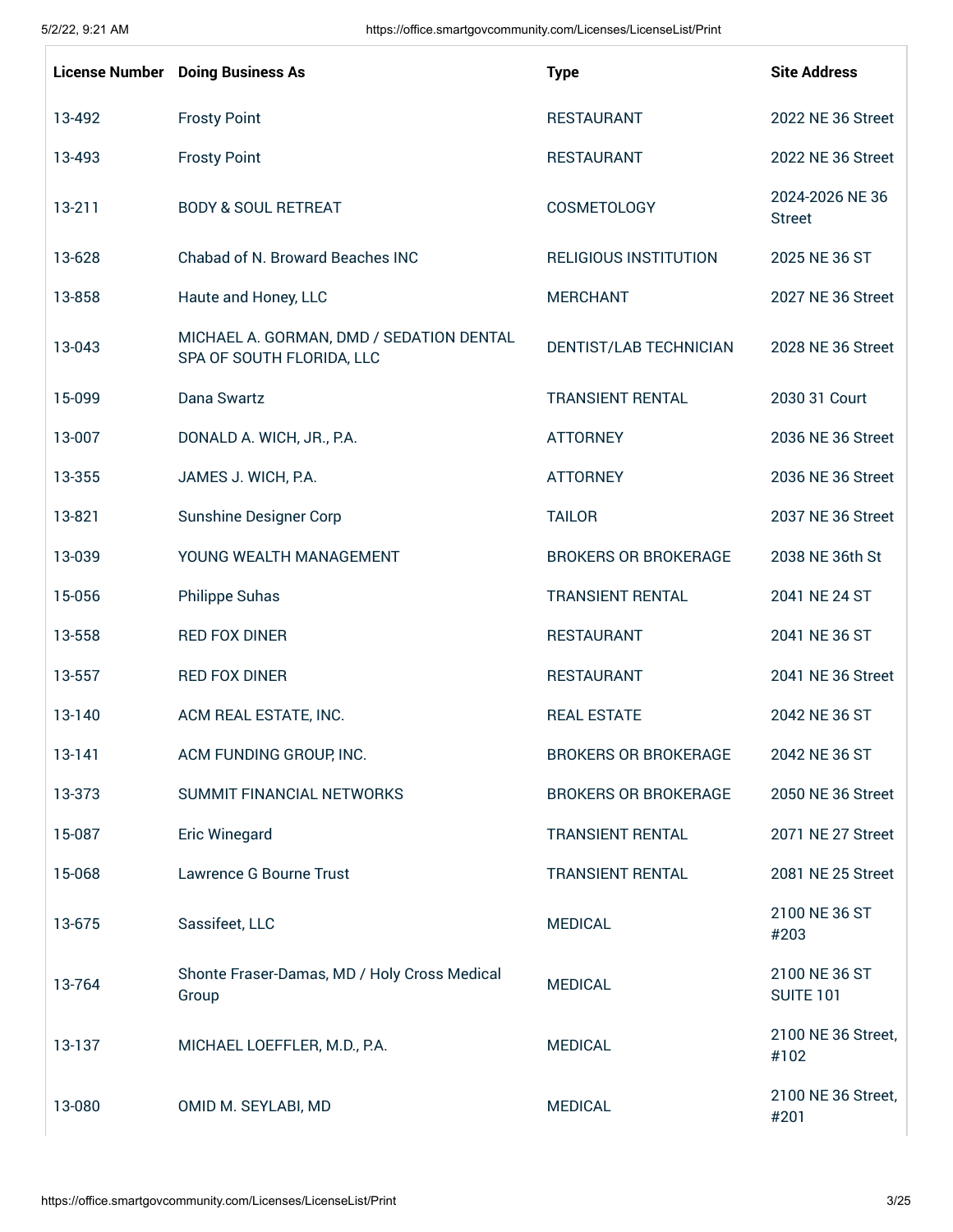|        | <b>License Number</b> Doing Business As | <b>Type</b>             | <b>Site Address</b>             |
|--------|-----------------------------------------|-------------------------|---------------------------------|
| 13-756 | Maria Elena Garay Claudio               | <b>MEDICAL</b>          | 2100 NE 36 Street,<br>Suite 101 |
| 13-361 | <b>VIRGINIA BOONE APARTMENTS</b>        | APARTMENTS/HOTELS NEW   | 2100 NE 41 Street               |
| 13-362 | <b>VIRGINIA BOONE APARTMENTS</b>        | APARTMENTS/HOTELS NEW   | 2101 NE 41 Street               |
| 13-138 | 2110 NE 41 ST LLC                       | APARTMENTS/HOTELS NEW   | 2110 NE 41 Street               |
| 13-358 | <b>VIRGINIA BOONE APARTMENTS</b>        | APARTMENTS/HOTELS NEW   | 2111 NE 40 Court                |
| 13-382 | <b>IMPERIAL LHP LLC</b>                 | APARTMENTS/HOTELS NEW   | 2111 NE 41 Street               |
| 15-071 | Jeffrey Hecht                           | <b>TRANSIENT RENTAL</b> | 2120 NE 34 Court                |
| 13-600 | 2120 NE 41 ST LLC                       | APARTMENTS/HOTELS NEW   | 2120 NE 41 ST                   |
| 13-116 | <b>Brighten Beach Properties, LLC</b>   | APARTMENTS/HOTELS NEW   | 2131 NE 36 Street               |
| 13-095 | RITZ RENTALS, LLC                       | APARTMENTS/HOTELS NEW   | 2131 NE 40 Court                |
| 13-828 | 2131 Coco Palms LLC                     | APARTMENTS/HOTELS NEW   | 2131 NE 41 Street               |
| 15-063 | 2131 Coco Palms LLC                     | <b>TRANSIENT RENTAL</b> | 2131 NE 41 Street<br>#101       |
| 15-064 | 2131 Coco Palms LLC                     | <b>TRANSIENT RENTAL</b> | 2131 NE 41 Street<br>#102       |
| 15-084 | 2131 Coco Palms LLC                     | <b>TRANSIENT RENTAL</b> | 2131 NE 41 Street<br>#104       |
| 15-083 | 2131 Coco Palms LLC                     | <b>TRANSIENT RENTAL</b> | 2131 NE 41 Street<br>#105       |
| 15-098 | 2131 Coco Palms LLC                     | <b>TRANSIENT RENTAL</b> | 2131 NE 41 Street<br>#106       |
| 15-061 | 2131 Coco Palms LLC                     | <b>TRANSIENT RENTAL</b> | 2131 NE 41 Street<br>#201       |
| 15-062 | 2131 Coco Palms LLC                     | <b>TRANSIENT RENTAL</b> | 2131 NE 41 Street<br>#202       |
| 15-095 | 2131 Coco Palms LLC                     | <b>TRANSIENT RENTAL</b> | 2131 NE 41 Street<br>#203       |
| 15-091 | 2131 Coco Palms LLC                     | <b>TRANSIENT RENTAL</b> | 2131 NE 41 Street<br>#204       |
| 15-096 | 2131 Coco Palms LLC                     | <b>TRANSIENT RENTAL</b> | 2131 NE 41 Street<br>#205       |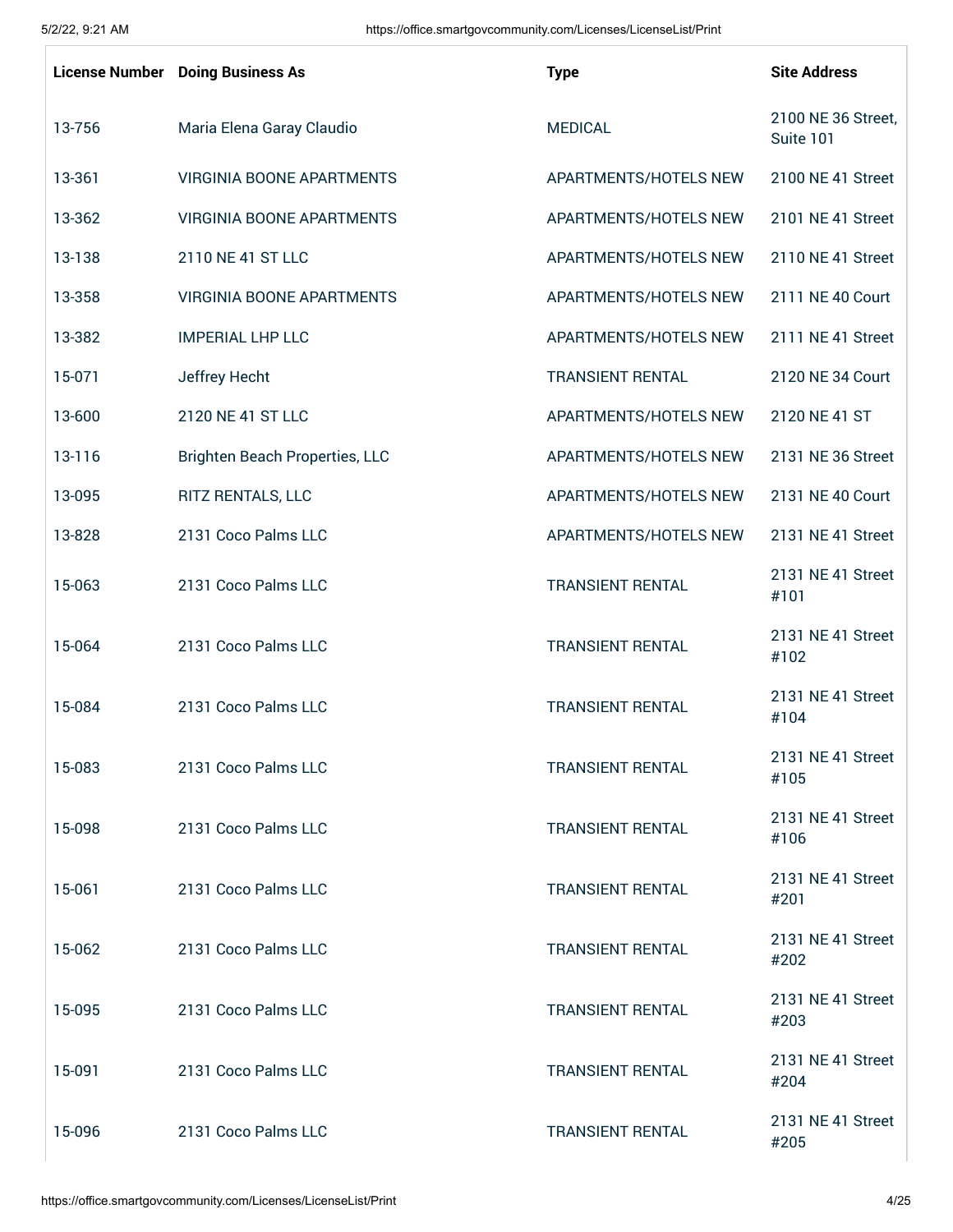|        | <b>License Number</b> Doing Business As                                                               | <b>Type</b>                        | <b>Site Address</b>                |
|--------|-------------------------------------------------------------------------------------------------------|------------------------------------|------------------------------------|
| 15-101 | 2131 Coco Palms LLC                                                                                   | <b>TRANSIENT RENTAL</b>            | 2131 NE 41 Street<br>#206          |
| 15-100 | 2131 Coco Palms LLC                                                                                   | <b>TRANSIENT RENTAL</b>            | 2131 NE 41 Street<br>#207          |
| 15-092 | 2131 Coco Palms LLC                                                                                   | <b>TRANSIENT RENTAL</b>            | 2131 NE 41 Street<br>#208          |
| 15-093 | 2131 Coco Palms LLC                                                                                   | <b>TRANSIENT RENTAL</b>            | 2131 NE 41 Street<br>#209          |
| 13-001 | <b>WONG CHINA HOUSE</b>                                                                               | <b>RESTAURANT</b>                  | 2131 NE 48 Street                  |
| 13-877 | <b>Addiction Kitchen</b>                                                                              | <b>RESTAURANT</b>                  | 2131 NE 48 Street                  |
| 13-253 | LIGHTHOUSE PALMS SOUTH                                                                                | APARTMENTS/HOTELS NEW              | 2141 NE 41 Street                  |
| 13-356 | <b>VIRGINIA BOONE APARTMENTS</b>                                                                      | APARTMENTS/HOTELS NEW              | 2141 NE 42 Street                  |
| 13-328 | <b>KWIK STOP</b>                                                                                      | <b>MERCHANT</b>                    | 2149 NE 48 Street                  |
| 13-357 | <b>VIRGINIA BOONE APARTMENTS</b>                                                                      | APARTMENTS/HOTELS NEW              | 2160 NE 42 Court                   |
| 13-473 | LHP Rentals, LLC                                                                                      | APARTMENTS/HOTELS NEW              | 2160 NE 44 Street                  |
| 13-011 | <b>LIGHTHOUSE DRIVE APARTMENTS</b>                                                                    | APARTMENTS/HOTELS NEW              | 2161 NE 42 Street                  |
| 13-474 | LHP Rentals, LLC                                                                                      | APARTMENTS/HOTELS NEW              | 2170 NE 44 Street                  |
| 13-603 | RAM Lighthouse, LLC                                                                                   | APARTMENTS/HOTELS NEW              | 2201 NE 36 ST                      |
| 13-009 | Maria Xenos                                                                                           | APARTMENTS/HOTELS NEW              | 2201 NE 39 Street                  |
| 13-494 | Anspach, Audrey/Path to Positive Change, Inc.                                                         | COUNSELING/SOCIAL<br><b>WORKER</b> | 2201 NE 52 ST<br>Suite 204         |
| 13-054 | ZAHID QURESHI, MD                                                                                     | <b>MEDICAL</b>                     | 2201 NE 52 Street,<br>#206         |
| 13-053 | SAMINA QURESHI, MD                                                                                    | <b>MEDICAL</b>                     | 2201 NE 52 Street,<br>#206         |
| 13-444 | DEBRINO CAULKING & WATERPROOFING, INC.                                                                | <b>CONTRACTORS</b>                 | 2201 NE 52nd St,<br><b>Ste 202</b> |
| 13-630 | Julia Kyung Yoo, INC / You Chiropractic and<br>Wellness / Laser Hair Concepts, Inc / CDL/DOT<br>Exams | <b>MEDICAL</b>                     | 2211 E Sample Rd                   |
| 13-688 | Florida Health Agency                                                                                 | <b>INSURANCE</b>                   | 2211 NE 36 ST<br>SUITE 101 & 103   |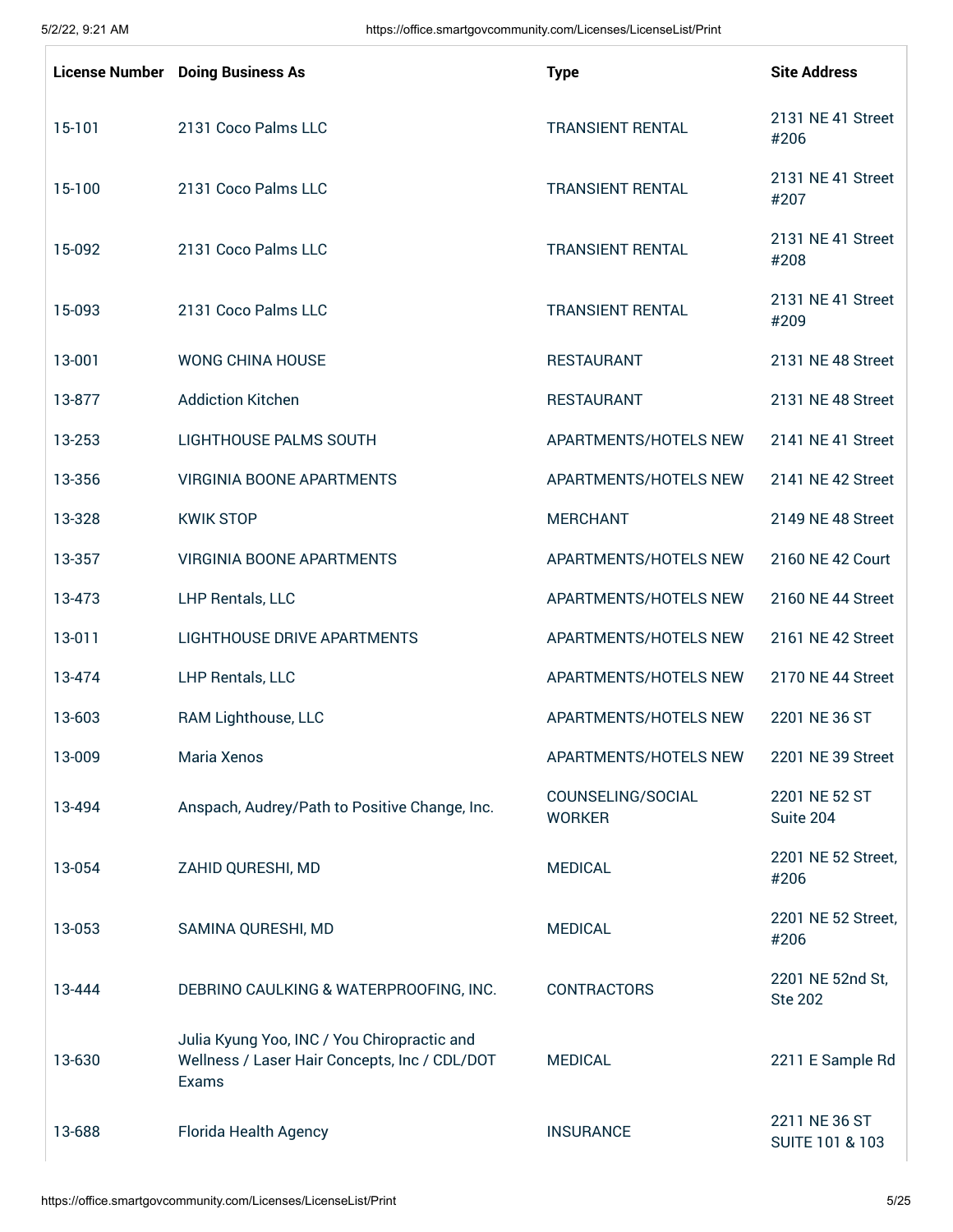|        | <b>License Number</b> Doing Business As | <b>Type</b>             | <b>Site Address</b>          |
|--------|-----------------------------------------|-------------------------|------------------------------|
| 13-318 | SEAN E. YOCKUS, DMD, PA                 | DENTIST/LAB TECHNICIAN  | 2211 NE 36 Street,<br>#102   |
| 13-255 | ERIC EKMAN/Ekman Dental Lab             | DENTIST/LAB TECHNICIAN  | 2211 NE 36 Street,<br>#103B  |
| 13-793 | JILL A. SELBACH, PH.D., P.A.            | <b>MEDICAL</b>          | 2211 NE 36 Street,<br>#205   |
| 15-015 | Collette Gangemi                        | <b>TRANSIENT RENTAL</b> | 2220 NE 48 CT                |
| 15-076 | <b>Allison Costa</b>                    | <b>TRANSIENT RENTAL</b> | 2221 NE 46 Street            |
| 13-015 | PRIME TIME INN                          | APARTMENTS/HOTELS NEW   | 2250 NE 36 Street            |
| 13-090 | THE NURSES GUILD                        | OFFICE/BUSINESS         | 2261 NE 36 Street            |
| 15-008 | Leo & Luca's LLC                        | <b>TRANSIENT RENTAL</b> | 2300 NE 48 CT                |
| 15-043 | Janet Reid                              | <b>TRANSIENT RENTAL</b> | 2301 NE 50 CT                |
| 15-079 | Donald C. Caton                         | <b>TRANSIENT RENTAL</b> | 2321 NE 49 Street            |
| 15-086 | Senny Holdings LLC                      | <b>TRANSIENT RENTAL</b> | 2341 NE 47 Court             |
| 15-072 | Michael McNaughton                      | <b>TRANSIENT RENTAL</b> | 2350 NE 50 Street            |
| 13-433 | <b>Shear Excitement</b>                 | <b>COSMETOLOGY</b>      | 2404 N. Federal<br>Highway   |
| 13-691 | Tropical Wax & Tan Spa, LLC             | <b>COSMETOLOGY</b>      | 2416 N FEDERAL<br><b>HWY</b> |
| 13-692 | Tropical Wax & Tan Spa, LLC             | <b>UNCLASSIFIED</b>     | 2416 N FFDFRAI<br><b>HWY</b> |
| 13-155 | <b>TOP NAILS II</b>                     | <b>COSMETOLOGY</b>      | 2418 N. Federal<br>Highway   |
| 13-619 | <b>Fetta Republic</b>                   | <b>RESTAURANT</b>       | 2420 N FEDERAL<br><b>HWY</b> |
| 13-620 | <b>Fetta Republic</b>                   | <b>RESTAURANT</b>       | 2420 N FEDERAL<br><b>HWY</b> |
| 13-212 | <b>TARA APARTMENTS</b>                  | APARTMENTS/HOTELS NEW   | 2421 NE 36 Street            |
| 15-081 | <b>Robin Mathieu</b>                    | <b>TRANSIENT RENTAL</b> | 2421 NE 48 Street            |
| 12-362 | <b>GOLDEN CHINA</b>                     | <b>RESTAURANT</b>       | 2426 N. Federal<br>Highway   |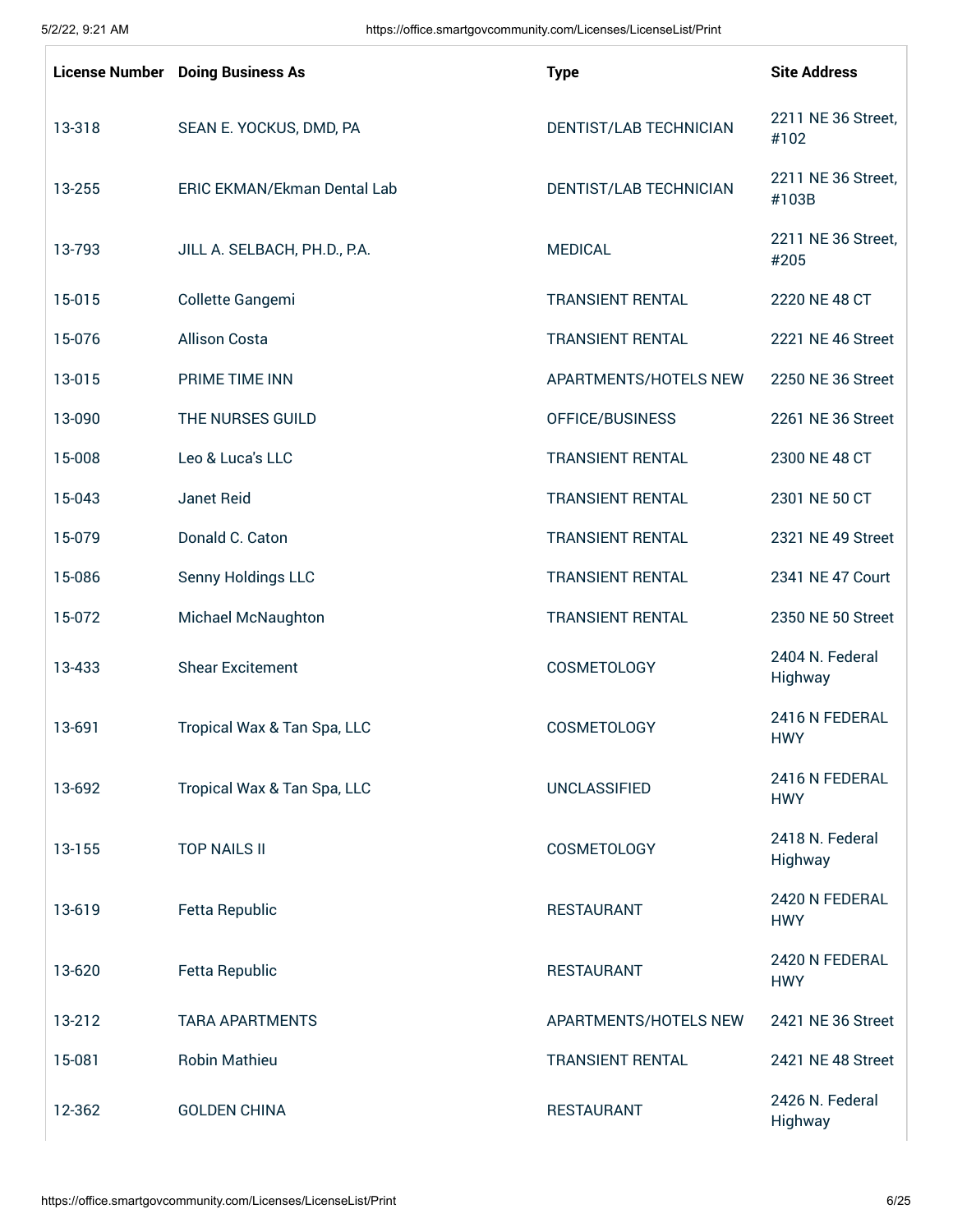|        | <b>License Number</b> Doing Business As | <b>Type</b>                 | <b>Site Address</b>             |
|--------|-----------------------------------------|-----------------------------|---------------------------------|
| 13-393 | BEACON LIGHT BARBER AND SALON           | <b>BARBER SHOP/CHAIRS</b>   | 2432 N. Federal<br>Highway      |
| 13-394 | BEACON LIGHT BARBER AND SALON           | <b>BARBERSHOP</b>           | 2432 N. Federal<br>Highway      |
| 13-866 | Gierse's Mobile Garage                  | <b>REPAIR SERVICES</b>      | 2436 N Federal<br>Highway # 609 |
| 13-621 | Cool Pic Corp                           | <b>PHOTOGRAPHER</b>         | 2436 N Federal<br>Highway #187  |
| 13-855 | <b>Vogel Construction</b>               | <b>CONTRACTORS</b>          | 2436 N Federal<br>Highway #347  |
| 13-871 | <b>Elite Automotive Solutions Corp</b>  | <b>UNCLASSIFIED</b>         | 2436 N Federal<br>Highway #408  |
| 13-891 | Barre 50                                | <b>UNCLASSIFIED</b>         | 2436 N Federal<br>Highway #465  |
| 13-508 | The Ronik-Radlauer Group, Inc.          | <b>CONSULTANT NEW</b>       | 2436 N Federal<br>Highway, #431 |
| 13-787 | Pineapple Bay, LLC                      | OFFICE/BUSINESS             | 2436 N FEDERAL<br>HWY #102      |
| 13-811 | D'Lux Real Estate Services, LLC         | <b>REAL ESTATE</b>          | 2436 N FEDERAL<br>HWY #194      |
| 13-800 | <b>Steve's Property Services, LLC</b>   | <b>CONSULTANT NEW</b>       | 2436 N FEDERAL<br>HWY #435      |
| 13-792 | Storm Strong Windows, LLC               | <b>CONTRACTORS NEW</b>      | 2436 N FEDERAL<br>HWY #605      |
| 13-805 | Broward Yacht Sales, Inc                | <b>BROKERS OR BROKERAGE</b> | 2436 N FEDERAL<br>HWY #611      |
| 13-833 | eFoil South Florida                     | OFFICE/BUSINESS             | 2436 N Federal<br>Hwy #412      |
| 13-826 | <b>Buckley Mediation, LLC</b>           | OFFICE/BUSINESS             | 2436 N Federal<br>Hwy # 606     |
| 13-731 | Rebecca O                               | <b>TAILOR</b>               | 2436 N FEDERAL<br>HWY #187      |
| 13-695 | <b>DSB Contracting LLC</b>              | <b>CONTRACTORS NEW</b>      | 2436 N FEDERAL<br>HWY #308      |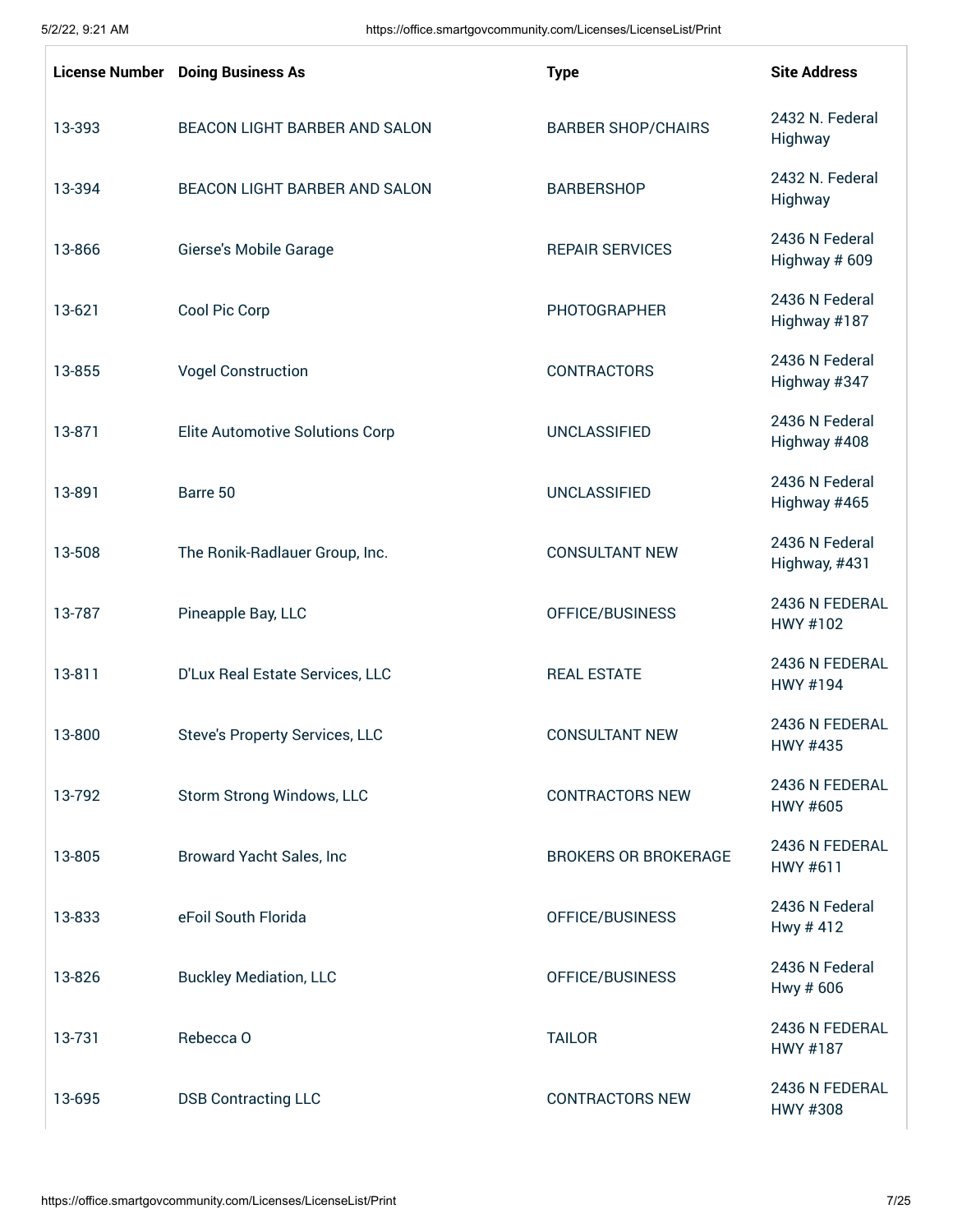|        | <b>License Number</b> Doing Business As    | <b>Type</b>                      | <b>Site Address</b>             |
|--------|--------------------------------------------|----------------------------------|---------------------------------|
| 13-766 | Kolosvary Management & Consulting, Inc.    | <b>CONTRACTORS NEW</b>           | 2436 N FEDERAL<br>HWY #330      |
| 13-633 | <b>Bell Brothers Electric LLC</b>          | <b>CONTRACTORS</b>               | 2436 N FEDERAL<br>HWY #379      |
| 13-750 | Imagine That Events and Entertainment, LLC | <b>AGENCY - AGENT</b>            | 2436 N FEDERAL<br>HWY #403      |
| 13-760 | Maritime Finance, LLC                      | <b>BROKERS OR BROKERAGE</b>      | 2436 N FEDERAL<br>HWY #415      |
| 13-679 | Lighthouse Charters, LLC                   | OFFICE/BUSINESS                  | 2436 N FEDERAL<br>HWY #602      |
| 13-607 | Oleander Builders and Development Corp     | <b>CONTRACTORS NEW</b>           | 2436 N FEDERAL<br>HWY #603      |
| 13-714 | <b>T&amp;C Landscape LLC</b>               | LAWN/YARD<br>MAINTENANCE/NURSERY | 2436 N FEDERAL<br>HWY #607      |
| 13-734 | Nova Onda Design, LLC                      | OFFICE/BUSINESS                  | 2436 N FEDERAL<br>HWY #608      |
| 13-601 | Little Purple Shamrock, LLC                | <b>UNCLASSIFIED</b>              | 2436 N FEDERAL<br>HWY, #373     |
| 13-388 | PROP PROTECTOR USA                         | <b>UNCLASSIFIED</b>              | 2436 N Federal<br>Hwy, #475     |
| 13-799 | Hennigar Enterprises, LLC                  | <b>CONTRACTORS NEW</b>           | 2436 N. Federal<br>Highway #136 |
| 13-500 | <b>Backus Turner International</b>         | <b>AGENCY - AGENT</b>            | 2436 N. Federal<br>Highway #246 |
| 13-501 | Caribbean Weddings, Inc.                   | OFFICE/BUSINESS                  | 2436 N. Federal<br>Highway #246 |
| 13-649 | Global Management & Services - USA, LLC    | <b>CONSULTANT NEW</b>            | 2436 N. Federal<br>Highway #317 |
| 13-172 | <b>E COAST NETWORKS</b>                    | <b>CONSULTANT NEW</b>            | 2436 N. Federal<br>Highway #406 |
| 13-247 | TERI KOVACS PHOTOGRAPHY                    | <b>PHOTOGRAPHER</b>              | 2436 N. Federal<br>Highway #416 |
| 13-823 | <b>Collectively-A Radlauer Venture</b>     | <b>CONSULTANT NEW</b>            | 2436 N. Federal<br>Highway #431 |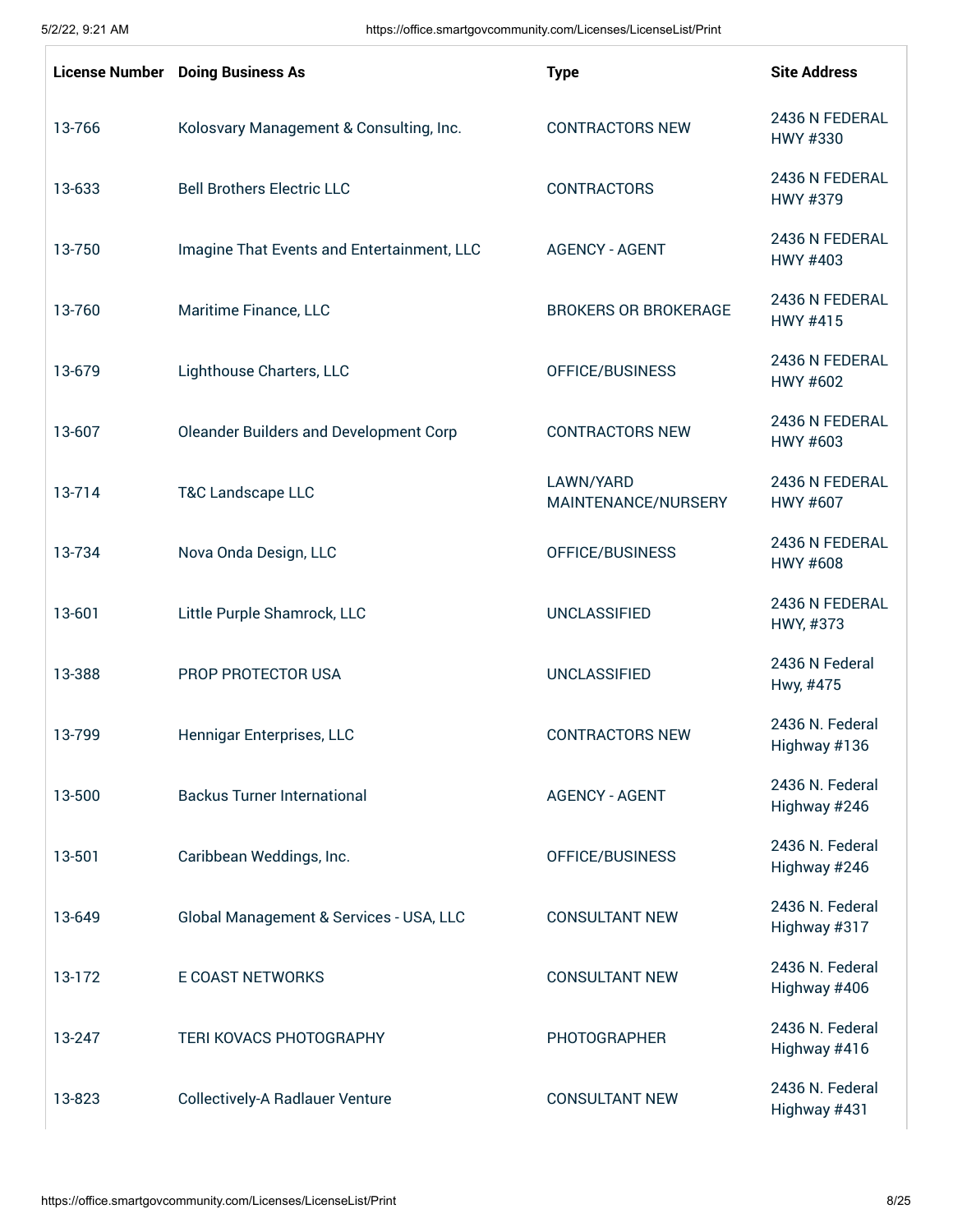|        | <b>License Number</b> Doing Business As       | <b>Type</b>                                                      | <b>Site Address</b>                   |
|--------|-----------------------------------------------|------------------------------------------------------------------|---------------------------------------|
| 13-354 | ANDY'S REMODELING & HOME IMPROVEMENT<br>INC.  | <b>CONTRACTORS</b>                                               | 2436 N. Federal<br>Highway #435       |
| 13-535 | Robert L. Strauss, P.A.                       | <b>CONTRACTORS</b>                                               | 2436 N. Federal<br>Highway #452       |
| 13-315 | <b>SOFTWEAR PLUS</b>                          | <b>AGENCY - AGENT</b>                                            | 2436 N. Federal<br>Highway #462       |
| 13-238 | MULTIFUNDING, INC.                            | <b>CONSULTANT NEW</b>                                            | 2436 N. Federal<br>Highway #487       |
| 13-326 | TIMOTHY PENATELLO/Penatello Contracting Corp. | <b>CONTRACTORS NEW</b>                                           | 2436 N. Federal<br>Highway, #388      |
| 13-488 | The UPS Store                                 | <b>MERCHANT</b>                                                  | 2436 North<br>Federal Highway         |
| 13-487 | The UPS Store                                 | <b>EXPRESS COMPANIES</b>                                         | 2436 North<br>Federal Highway         |
| 13-489 | The UPS Store                                 | <b>UNCLASSIFIED</b>                                              | 2436 North<br>Federal Highway         |
| 13-507 | <b>Lighthouse Point Flowers</b>               | <b>UNCLASSIFIED</b>                                              | 2436 North<br>Federal Highway,<br>604 |
| 13-320 | BODY & SOUL BOUTIQUE, INC.                    | <b>MERCHANT</b>                                                  | 2440 N. Federal<br>Highway            |
| 13-203 | PUBLIX SUPER MARKETS, INC., #728              | <b>MERCHANT</b>                                                  | 2450 N. Federal<br>Highway            |
| 13-101 | REDBOX AUTOMATED RETAIL, LLC                  | <b>AUTOMATIC GAME/MUSIC</b><br>DEVICE/AMUSEMENT<br><b>CENTER</b> | 2450 N. Federal<br>Highway            |
| 13-204 | PUBLIX SUPER MARKETS, INC., #728              | <b>UNCLASSIFIED</b>                                              | 2450 N. Federal<br>Highway            |
| 13-267 | Primo Water                                   | <b>AUTOMATIC GAME/MUSIC</b><br>DEVICE/AMUSEMENT<br><b>CENTER</b> | 2450 North<br>Federal Highway         |
| 13-038 | EDUCATION STATION PRESCHOOL                   | NURSERY/DAY CARE                                                 | 2458 N. Federal<br>Highway            |
| 13-768 | Fish Shack, LLC                               | <b>RESTAURANT</b>                                                | 2460 N FEDERAL<br><b>HWY</b>          |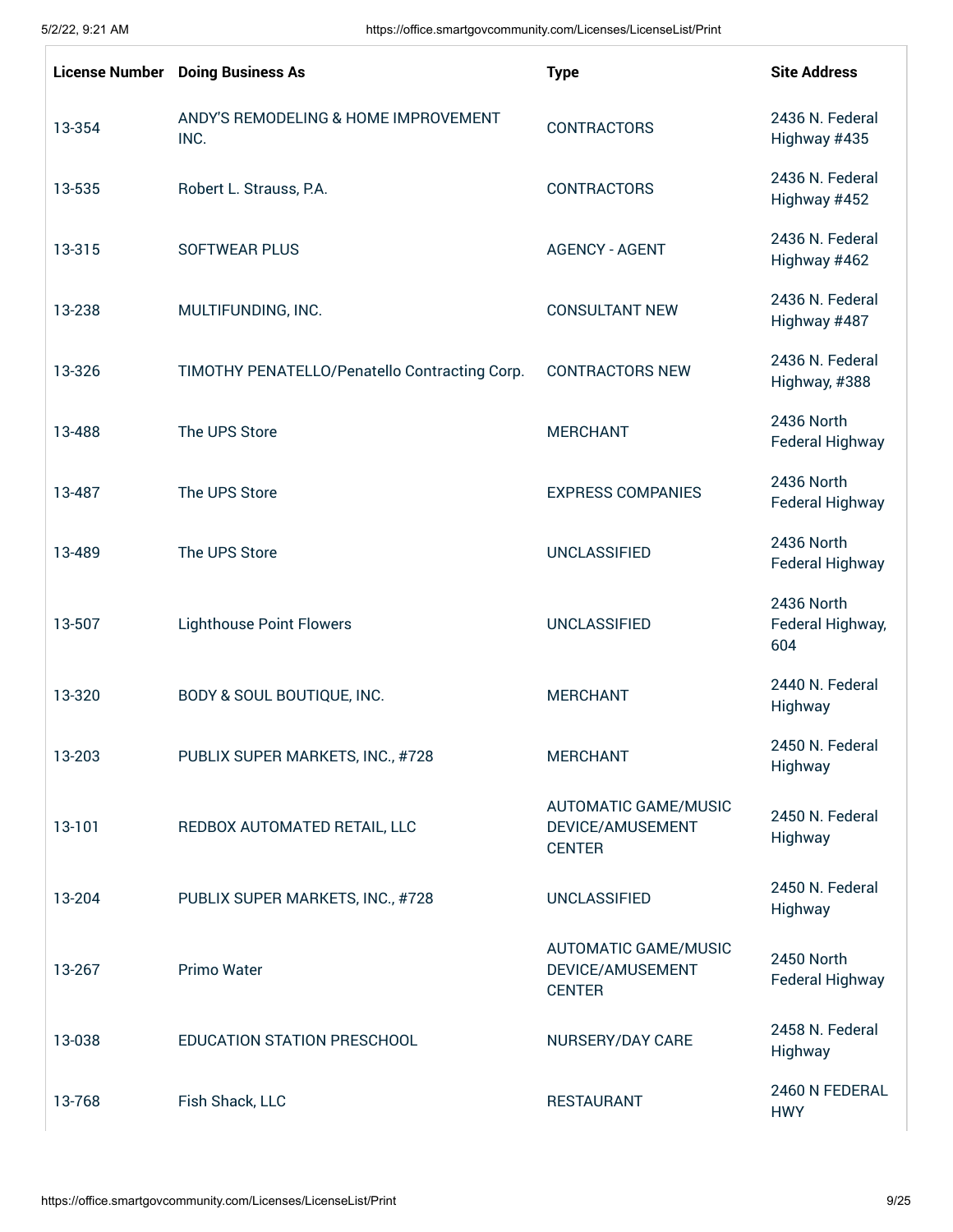|        | <b>License Number</b> Doing Business As           | <b>Type</b>                                   | <b>Site Address</b>           |
|--------|---------------------------------------------------|-----------------------------------------------|-------------------------------|
| 13-769 | Fish Shack, LLC                                   | <b>RESTAURANT</b>                             | 2460 N FEDERAL<br><b>HWY</b>  |
| 13-765 | Ricardo Atti / Med Diagnostic Rehab of S. Florida | <b>MEDICAL</b>                                | 2462 N FEDERAL<br><b>HWY</b>  |
| 13-517 | <b>Complete Fitness</b>                           | <b>ATHLETIC HEALTH/FITNESS</b><br><b>CLUB</b> | 2464 North<br>Federal Highway |
| 13-162 | <b>BUCCANEER LOUNGE &amp; LIQUOR STORE</b>        | <b>UNCLASSIFIED</b>                           | 2470 N. Federal<br>Highway    |
| 13-331 | SALLY BEAUTY SUPPLY, #2689                        | <b>MERCHANT</b>                               | 2474 N. Federal<br>Highway    |
| 13-853 | Super Luck LLC                                    | <b>RESTAURANT</b>                             | 2476 N Federal<br>Highway     |
| 13-854 | Super Luck LLC                                    | <b>RESTAURANT</b>                             | 2476 N Federal<br>Highway     |
| 13-096 | <b>BLUE ROOM SALON</b>                            | COSMETOLOGY                                   | 2480 N. Federal<br>Highway    |
| 13-814 | <b>Snow Time</b>                                  | <b>RESTAURANT</b>                             | 2484 N FEDERAL<br><b>HWY</b>  |
| 13-160 | THE SICILIAN OVEN                                 | <b>RESTAURANT</b>                             | 2486 N. Federal<br>Highway    |
| 13-161 | THE SICILIAN OVEN                                 | <b>RESTAURANT</b>                             | 2486 N. Federal<br>Highway    |
| 13-503 | Peter Lamelas/MD Now Medical Centers, Inc.        | PROFESSIONAL NEW                              | 2502 North<br>Federal Highway |
| 13-062 | MONA LISA APARTMENTS                              | APARTMENTS/HOTELS NEW                         | 2511 NE 19<br>Avenue          |
| 15-073 | Philip J Harkins                                  | <b>TRANSIENT RENTAL</b>                       | 2520 NE 44 Street             |
| 13-353 | OCEAN BLUE YACHT SALES, LLC                       | <b>BROKERS OR BROKERAGE</b>                   | 2600 N. Federal<br>Highway    |
| 15-082 | <b>William Yates IV</b>                           | <b>TRANSIENT RENTAL</b>                       | 2600 NE 52 Court              |
| 15-002 | Wayne P. Teague                                   | <b>TRANSIENT RENTAL</b>                       | 2611 NE 49 ST                 |
| 13-182 | THORNHILL APARTMENTS                              | APARTMENTS/HOTELS NEW                         | 2613 NE 28 Court              |
| 15-088 | 2620 Lighthouse Point LLC                         | <b>TRANSIENT RENTAL</b>                       | 2620 NE 19<br>Avenue          |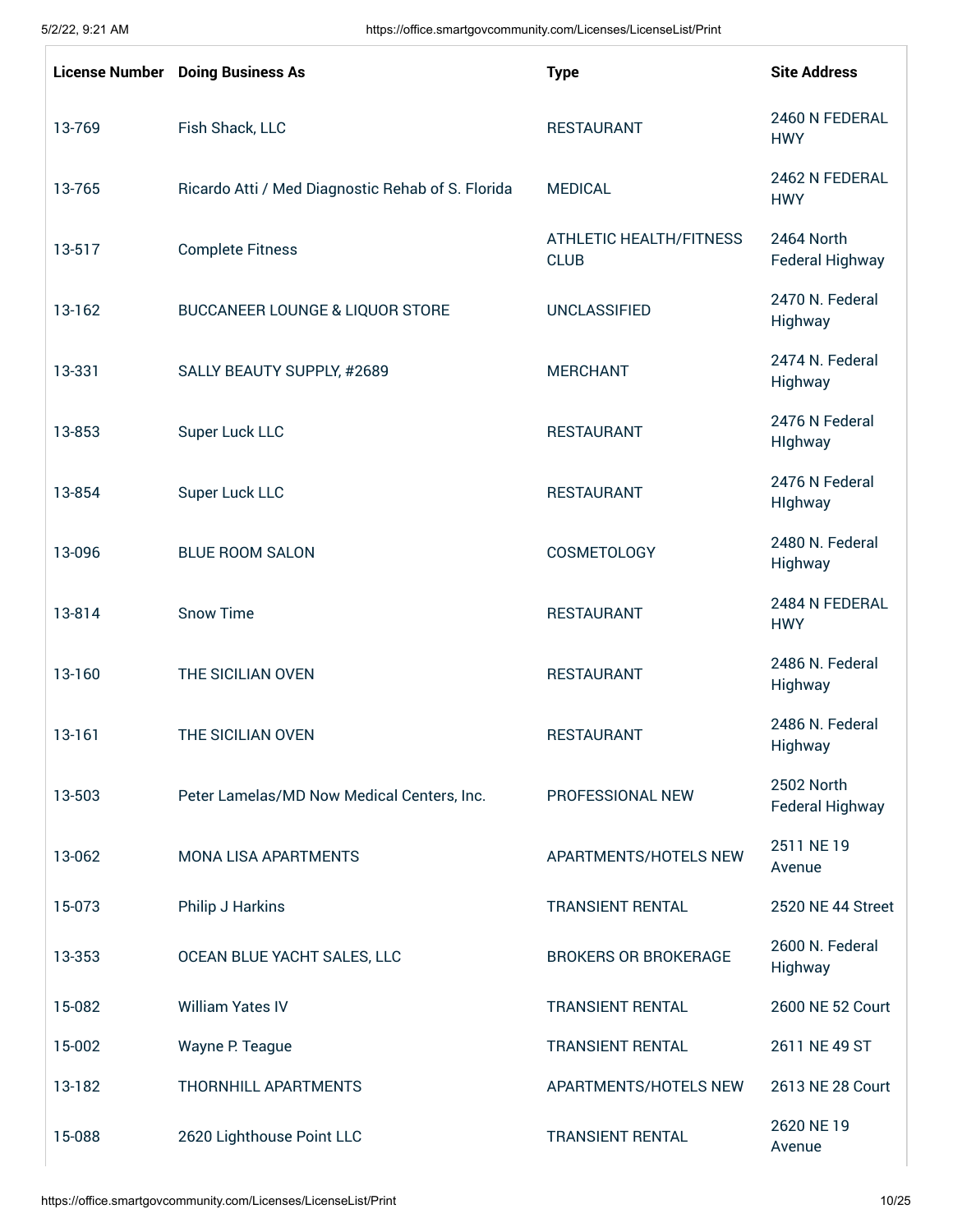|        | <b>License Number</b> Doing Business As | <b>Type</b>                                   | <b>Site Address</b>       |
|--------|-----------------------------------------|-----------------------------------------------|---------------------------|
| 15-059 | Phins Up, LLC                           | <b>TRANSIENT RENTAL</b>                       | 2620 NE 48 Street         |
| 15-060 | Turnkey Vacation Rentals, Inc.          | <b>TRANSIENT RENTAL</b>                       | 2630 NE 51 Court          |
| 15-075 | Placement Jacques Fournier Inc          | <b>TRANSIENT RENTAL</b>                       | 2631 NE 48 Street         |
| 13-618 | <b>Santos and Zilda Prates 2</b>        | APARTMENTS/HOTELS NEW                         | 2649 NE 27 CT             |
| 13-869 | The Dock Experts, LLC                   | <b>CONTRACTORS</b>                            | 2670 N Federal<br>Highway |
| 13-870 | The Dock Experts, LLC                   | <b>MERCHANT</b>                               | 2670 N Federal<br>Highway |
| 13-020 | ST PAUL THE APOSTLE CATHOLIC CHURCH     | <b>RELIGIOUS INSTITUTION</b>                  | 2700 NE 36 Street         |
| 13-816 | Paterson Project Management, Inc.       | <b>CONTRACTORS NEW</b>                        | 2701 NE 42 ST             |
| 13-667 | LIGHTHOUSE POINT YACHT CLUB             | <b>BOAT MARINAS &amp; SHIPYARDS</b>           | 2701 NE 42 Street         |
| 13-240 | LIGHTHOUSE POINT YACHT CLUB             | <b>ATHLETIC HEALTH/FITNESS</b><br><b>CLUB</b> | 2701 NE 42 Street         |
| 13-666 | LIGHTHOUSE POINT YACHT CLUB             | <b>MERCHANT</b>                               | 2701 NE 42 Street         |
| 13-239 | LIGHTHOUSE POINT YACHT CLUB             | <b>RESTAURANT</b>                             | 2701 NE 42 Street         |
| 13-181 | AFFINITI YACHT BROKERAGE, INC.          | <b>BROKERS OR BROKERAGE</b>                   | 2711 Marina Circle        |
| 15-074 | Lawrence Chappe and Claudia Veiga       | <b>TRANSIENT RENTAL</b>                       | 2718 NE 27 Court          |
| 13-176 | Neslie Jacques                          | APARTMENTS/HOTELS NEW                         | 2718 NE 29<br>Avenue      |
| 13-177 | Neslie Jacques                          | APARTMENTS/HOTELS NEW                         | 2730 NE 29<br>Avenue      |
| 13-073 | <b>SWENSEN HOUSE</b>                    | APARTMENTS/HOTELS NEW                         | 2731 NE 28 Court          |
| 15-012 | Thierry Jean-Marie Costa                | <b>TRANSIENT RENTAL</b>                       | 2731 NE 53 ST             |
| 13-029 | PANUCCIO APARTMENTS                     | APARTMENTS/HOTELS NEW                         | 2738 NE 28 Court          |
| 15-052 | LHP 2738 Investment LLC                 | <b>TRANSIENT RENTAL</b>                       | 2738 NE 29 ST             |
| 15-053 | LHP 2738 Investment LLC                 | <b>TRANSIENT RENTAL</b>                       | 2740 NE 29 ST             |
| 13-037 | <b>FRANKINO APARTMENTS</b>              | APARTMENTS/HOTELS NEW                         | 2744 NE 30<br>Avenue      |
| 13-559 | <b>Santos and Zilda Prates</b>          | APARTMENTS/HOTELS NEW                         | 2750 NE 19 AVE            |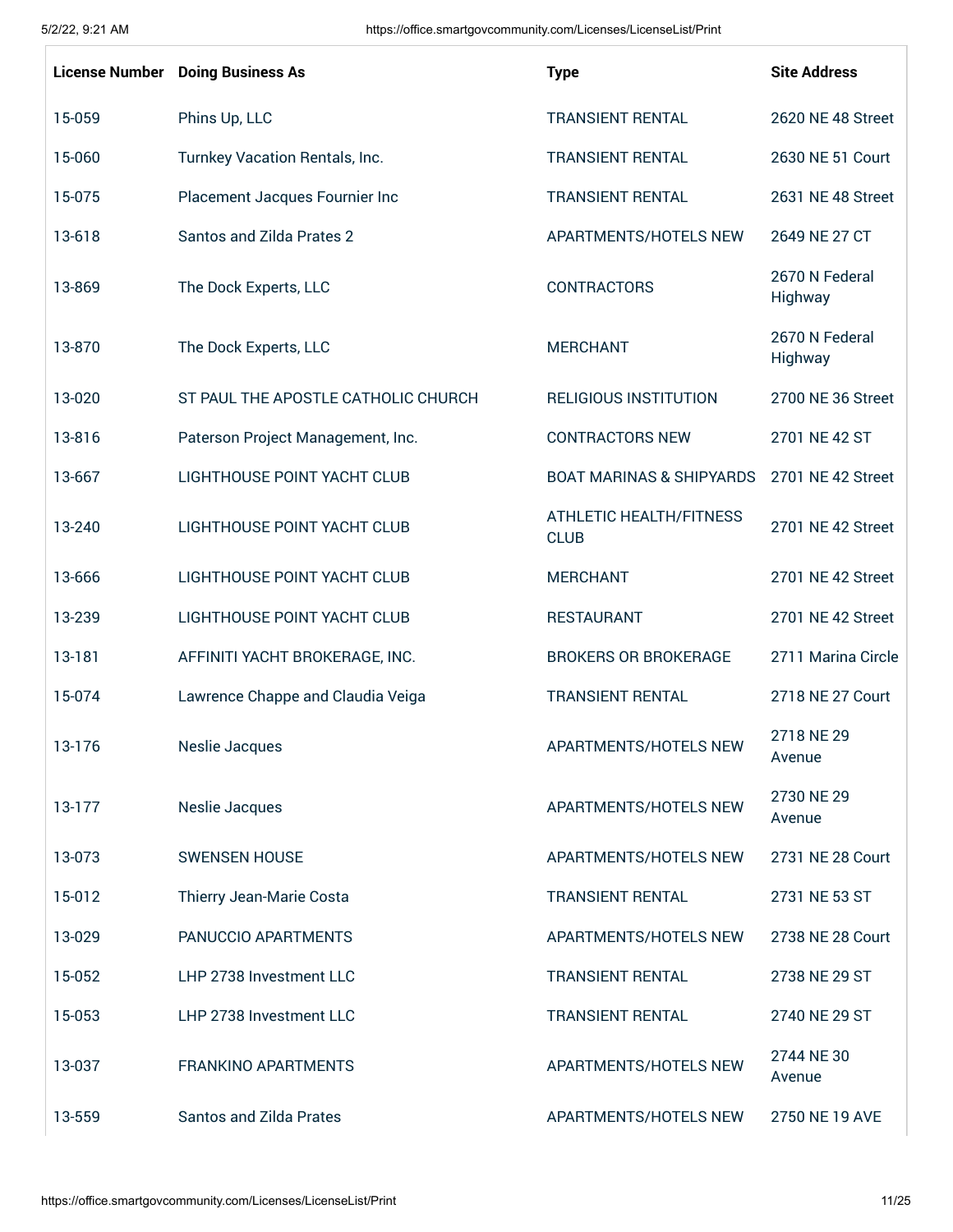|        | <b>License Number</b> Doing Business As  | <b>Type</b>                                                      | <b>Site Address</b>          |
|--------|------------------------------------------|------------------------------------------------------------------|------------------------------|
| 13-103 | LAKE PLACID INVESTMENT CORP.             | <b>BOAT MARINAS &amp; SHIPYARDS</b>                              | 2765 NE 28<br>Avenue         |
| 15-102 | <b>Patton Michelle</b>                   | <b>TRANSIENT RENTAL</b>                                          | 2770 NE 53 Street            |
| 15-020 | 2777 Lighthouse Point Inc                | <b>TRANSIENT RENTAL</b>                                          | 2777 NE 24 ST                |
| 15-077 | Mazel 1000 LLC                           | <b>TRANSIENT RENTAL</b>                                          | 2797 NE 21<br>Terrace        |
| 13-148 | SHEEHAN BUICK-GMC, INC.                  | <b>VEHICLES</b>                                                  | 2800 N. Federal<br>Highway   |
| 13-006 | LIGHTHOUSE MARINA APARTMENTS             | APARTMENTS/HOTELS NEW                                            | 2813 NE 27 Street            |
| 15-085 | Reamonn Smale/ Consult Me Marketing Inc. | <b>TRANSIENT RENTAL</b>                                          | 2825 NE 23<br>Avenue         |
| 13-127 | LIGHTHOUSE POINT MARINA, INC.            | <b>AUTOMATIC GAME/MUSIC</b><br>DEVICE/AMUSEMENT<br><b>CENTER</b> | 2831 Marina Circle           |
| 13-126 | LIGHTHOUSE POINT MARINA, INC.            | <b>BOAT MARINAS &amp; SHIPYARDS</b>                              | 2831 Marina Circle           |
| 15-039 | Lino Aurelio Abram Pastor                | <b>TRANSIENT RENTAL</b>                                          | 2840 NE 47 ST                |
| 13-129 | NAUTI DAWG MARINA CAFE                   | <b>RESTAURANT</b>                                                | 2841 Marina Circle           |
| 13-128 | NAUTI DAWG MARINA CAFE                   | <b>RESTAURANT</b>                                                | 2841 Marina Circle           |
| 15-103 | 2841 NE 22 Avenue                        | <b>TRANSIENT RENTAL</b>                                          | 2841 NE 22<br>Avenue         |
| 13-094 | <b>BANK OF AMERICA</b>                   | <b>FINANCIAL INSTITUTIONS</b>                                    | 2850 N. Federal<br>Highway   |
| 13-102 | <b>CAP'S PLACE ISLAND RESTAURANT</b>     | <b>RESTAURANT</b>                                                | 2980 NE 31<br>Avenue         |
| 13-360 | <b>VIRGINIA BOONE APARTMENTS</b>         | APARTMENTS/HOTELS NEW                                            | 2981 NE 19<br><b>Terrace</b> |
| 13-178 | <b>KMC MARINE</b>                        | <b>MERCHANT</b>                                                  | 3000 N. Federal<br>Highway   |
| 13-179 | <b>KMC MARINE</b>                        | <b>MERCHANT</b>                                                  | 3000 N. Federal<br>Highway   |
| 15-018 | Lighthouse Florida Investments, Inc.     | <b>TRANSIENT RENTAL</b>                                          | 3000 NE 53 ST                |
| 13-359 | <b>VIRGINIA BOONE APARTMENTS</b>         | APARTMENTS/HOTELS NEW                                            | 3001 NE 19<br><b>Terrace</b> |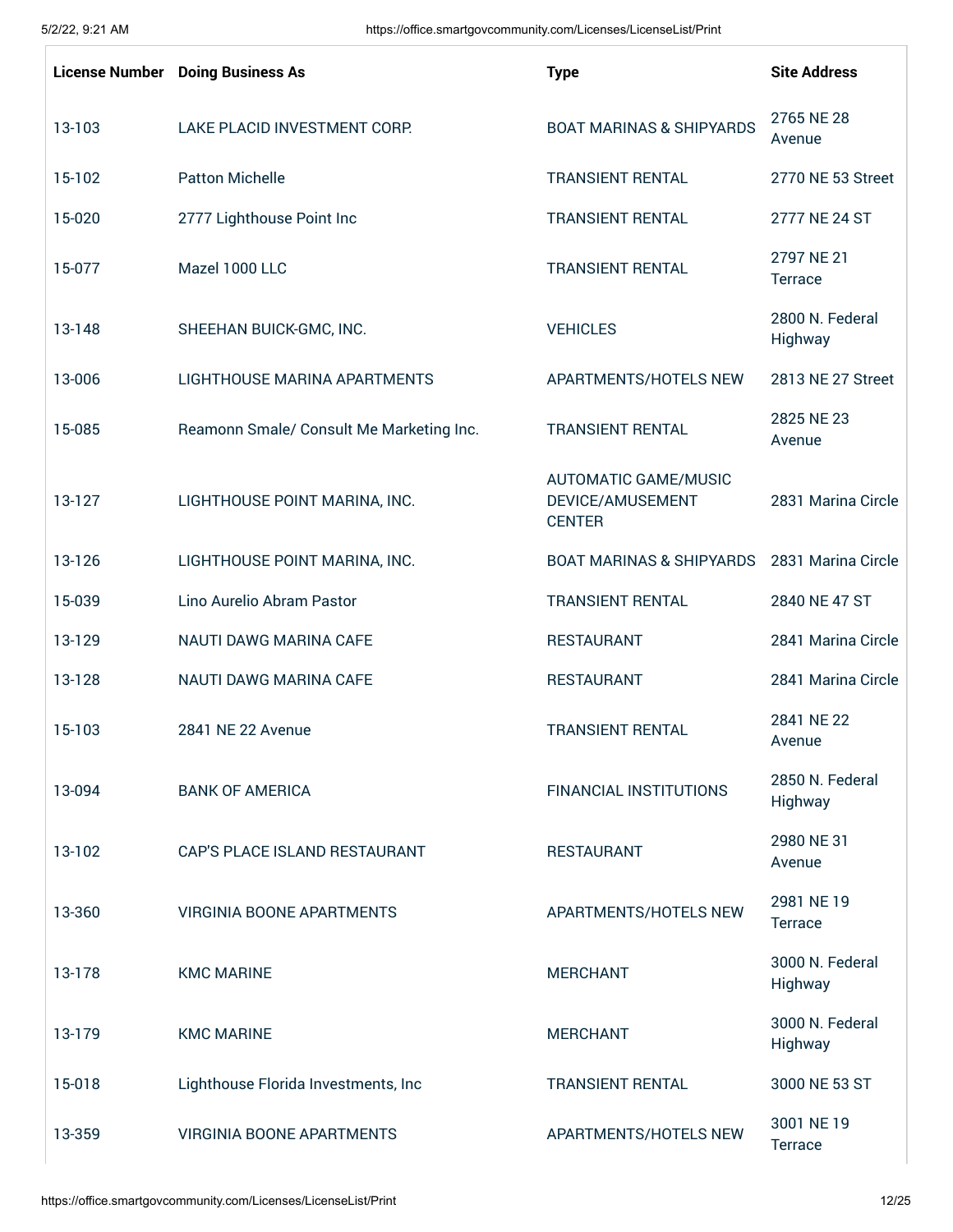|        | <b>License Number</b> Doing Business As                  | <b>Type</b>            | <b>Site Address</b>                             |
|--------|----------------------------------------------------------|------------------------|-------------------------------------------------|
| 13-268 | BATEMAN, GORDON & SANDS, INC.                            | <b>INSURANCE</b>       | 3050 North<br>Federal Highway                   |
| 13-716 | SR Ceviche Lighthouse Inc                                | <b>RESTAURANT</b>      | 3100 N FEDERAL<br><b>HWY</b>                    |
| 13-717 | SR Ceviche Lighthouse Inc                                | <b>RESTAURANT</b>      | 3100 N FEDERAL<br><b>HWY</b>                    |
| 13-733 | Lighthouse Chiropractic                                  | <b>MEDICAL</b>         | 3102 N FEDERAL<br><b>HWY</b>                    |
| 13-252 | PET SPLASH                                               | <b>PETS</b>            | 3104 N. Federal<br>Highway                      |
| 13-684 | Palm Plaza Dental Center / Nelson R. Marques             | DENTIST/LAB TECHNICIAN | 3112 N FEDERAL<br><b>HWY</b>                    |
| 13-480 | Todd Kupferman, MD/South Florida ENT<br>Associates, Inc. | <b>MEDICAL</b>         | 3126 N. Federal<br>Highway                      |
| 13-650 | Legends Tavern & Grille                                  | <b>RESTAURANT</b>      | 3128 N FEDERAL<br><b>HWY</b>                    |
| 13-651 | Legends Tavern & Grille                                  | <b>RESTAURANT</b>      | 3128 N FEDERAL<br><b>HWY</b>                    |
| 13-817 | Florida Coast Dental Associates, Inc / Jason Wilner      | DENTIST/LAB TECHNICIAN | 3140 N FEDERAL<br><b>HWY</b>                    |
| 13-569 | <b>BurgerFi</b>                                          | <b>RESTAURANT</b>      | 3150 N FEDERAL<br><b>HWY</b>                    |
| 13-570 | <b>BurgerFi</b>                                          | <b>RESTAURANT</b>      | 3150 N FEDERAL<br><b>HWY</b>                    |
| 13-849 | LocsbyMia, LLC                                           | COSMETOLOGY            | 3170 N Federal<br>Highway #100I                 |
| 13-878 | <b>Topline Claims Services LLC</b>                       | <b>INSURANCE</b>       | 3170 N Federal<br>Highway 100-P                 |
| 13-827 | Out the Box Behavioral Services                          | <b>MEDICAL</b>         | 3170 N Federal<br>Highway Ste 209               |
| 13-834 | One Staffing Agency, LLC                                 | OFFICE/BUSINESS        | 3170 N Federal<br><b>Highway Suite</b><br>100F  |
| 13-865 | <b>Body Icon</b>                                         | <b>COSMETOLOGY</b>     | 3170 N Federal<br><b>Highway Suite</b><br>103-E |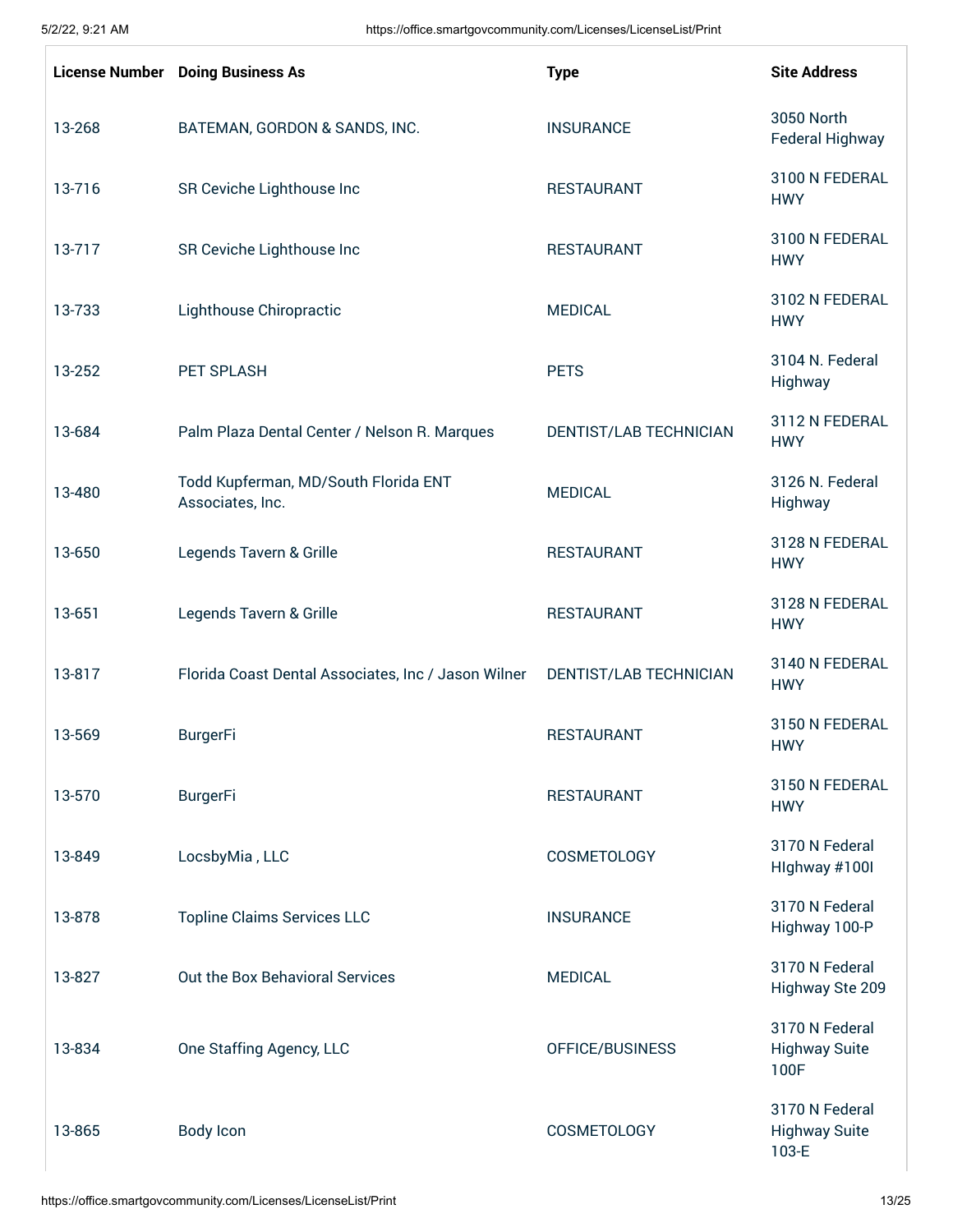|        | <b>License Number</b> Doing Business As                               | <b>Type</b>                            | <b>Site Address</b>                                 |
|--------|-----------------------------------------------------------------------|----------------------------------------|-----------------------------------------------------|
| 13-836 | <b>Lilly Multiservices LLC</b>                                        | OFFICE/BUSINESS                        | 3170 N Federal<br><b>Highway Suite</b><br>$211 - B$ |
| 13-794 | <b>Coastal Choice Construction, LLC</b>                               | <b>CONTRACTORS NEW</b>                 | 3170 N FEDERAL<br>HWY #215                          |
| 13-698 | Suncoast Realty Associates, Inc                                       | <b>REAL ESTATE</b>                     | 3170 N FEDERAL<br><b>HWY #100N</b>                  |
| 13-693 | All-Rite Paving Contractors, INC                                      | <b>CONTRACTORS NEW</b>                 | 3170 N FEDERAL<br><b>HWY #103A</b>                  |
| 13-738 | Assured Accounting and Tax, Corp                                      | <b>ACCOUNTANT</b>                      | 3170 N FEDERAL<br>HWY #103G                         |
| 13-719 | First Class Kidney Care Dialysis Center, LLC                          | <b>MEDICAL</b>                         | 3170 N FEDERAL<br>HWY #107                          |
| 13-720 | First Class Kidney Care Dialysis Center, LLC / Samer<br>Diab Agha, MD | <b>MEDICAL</b>                         | 3170 N FEDERAL<br>HWY #107                          |
| 13-763 | <b>Tech One Electronics</b>                                           | OFFICE/BUSINESS                        | 3170 N FEDERAL<br><b>HWY #206F</b>                  |
| 13-579 | Invictus Realty Group, INC                                            | <b>REAL ESTATE</b>                     | 3170 N FEDERAL<br><b>HWY 100J</b>                   |
| 13-687 | <b>Coral Bay Recovery</b>                                             | COUNSELING/SOCIAL<br><b>WORKER</b>     | 3170 N FEDERAL<br>HWY STE 206E                      |
| 13-632 | Zest Carpet & Tile Cleaning                                           | JANITORIAL OR HOUSE<br><b>CLEANING</b> | 3170 N FFDFRAL<br>HWY, #100A                        |
| 13-555 | Susan Kang, P.A.                                                      | OFFICE/BUSINESS                        | 3170 N. Federal<br>Highway #100                     |
| 13-415 | BERT LOUIS PHOTOGRAPHY, INC.                                          | <b>PHOTOGRAPHER</b>                    | 3170 N. Federal<br>Highway, #100                    |
| 13-150 | JOSEPH A. TRINGALI, P.A.                                              | <b>ACCOUNTANT</b>                      | 3170 N. Federal<br>Highway, #103C                   |
| 13-217 | <b>HAIR BY TRISH</b>                                                  | COSMETOLOGY                            | 3170 N. Federal<br>Highway, #111                    |
| 13-022 | MARMED, INC.                                                          | OFFICE/BUSINESS                        | 3170 N. Federal<br>Highway, #112                    |
| 13-063 | <b>GARY S. NORKIN DDS</b>                                             | DENTIST/LAB TECHNICIAN                 | 3170 N. Federal<br>Highway, #113                    |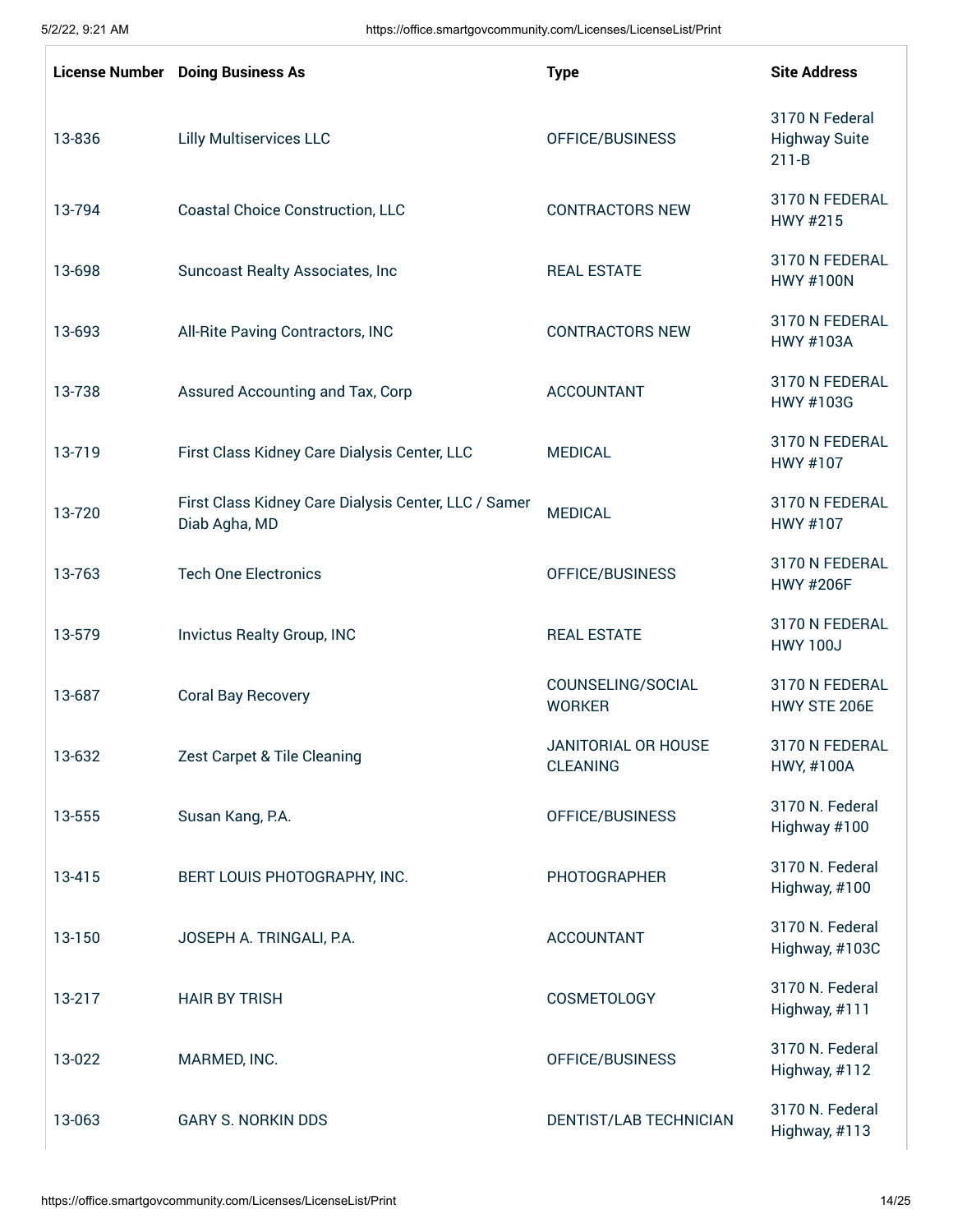|        | <b>License Number</b> Doing Business As            | <b>Type</b>                 | <b>Site Address</b>                   |
|--------|----------------------------------------------------|-----------------------------|---------------------------------------|
| 13-343 | <b>Hear USA</b>                                    | <b>MEDICAL</b>              | 3170 N. Federal<br>Highway, #115      |
| 13-344 | <b>LAYNE A. HEISE</b>                              | <b>MEDICAL</b>              | 3170 N. Federal<br>Highway, #115      |
| 13-290 | DANIEL R. RASK, Accountant                         | <b>ACCOUNTANT</b>           | 3170 N. Federal<br>Highway, #206D     |
| 13-245 | TRANSACTIONS CONSULTANTS, INC.                     | <b>BROKERS OR BROKERAGE</b> | 3170 N. Federal<br>Highway, #211E     |
| 13-055 | AMAL HANNA, MD                                     | <b>MEDICAL</b>              | 3170 N. Federal<br>Highway, #212      |
| 13-195 | DIVERSIFIED DEALER SERVICES, INC.                  | <b>UNCLASSIFIED</b>         | 3170 N. Federal<br>Highway, #214      |
| 13-325 | CYNTHIA L. TENBERG, P.A.                           | <b>ATTORNEY</b>             | 3170 N. Federal<br>Highway, 207       |
| 13-064 | SAM C. CALIENDO, P.A.                              | <b>ATTORNEY</b>             | 3170 N. Federal<br>Highway, 207       |
| 13-436 | Lindsey M. Tenberg, P.A.                           | <b>ATTORNEY</b>             | 3170 North<br>Federal Highway,<br>207 |
| 13-437 | Cay Title, LLC                                     | <b>ABSTRACTING</b>          | 3170 North<br>Federal Highway,<br>208 |
| 13-735 | Harbor Freight Tools USA, Inc                      | <b>MERCHANT</b>             | 3260 N FEDERAL<br><b>HWY</b>          |
| 13-530 | AAMCO TRANSMISSIONS                                | <b>VEHICLES</b>             | 3300 N. Federal<br>Highway            |
| 13-288 | Subway #417                                        | <b>RESTAURANT</b>           | 3316 N. Federal<br>Highway            |
| 13-289 | Subway #417                                        | <b>RESTAURANT</b>           | 3316 N. Federal<br>Highway            |
| 13-143 | DAWN MARIE TEUFEL, L.M.T./McNamara<br>Chiropractic | <b>MASSAGE THERAPIST</b>    | 3320 N. Federal<br>Highway            |
| 13-142 | CAROL ANN MCNAMARA KRAUSS, D.C.                    | <b>MEDICAL</b>              | 3320 N. Federal<br>Highway            |
| 15-089 | 3416 NE 31 Ave Lighthouse Point, LLC               | <b>TRANSIENT RENTAL</b>     | 3416 NE 31<br>Avenue                  |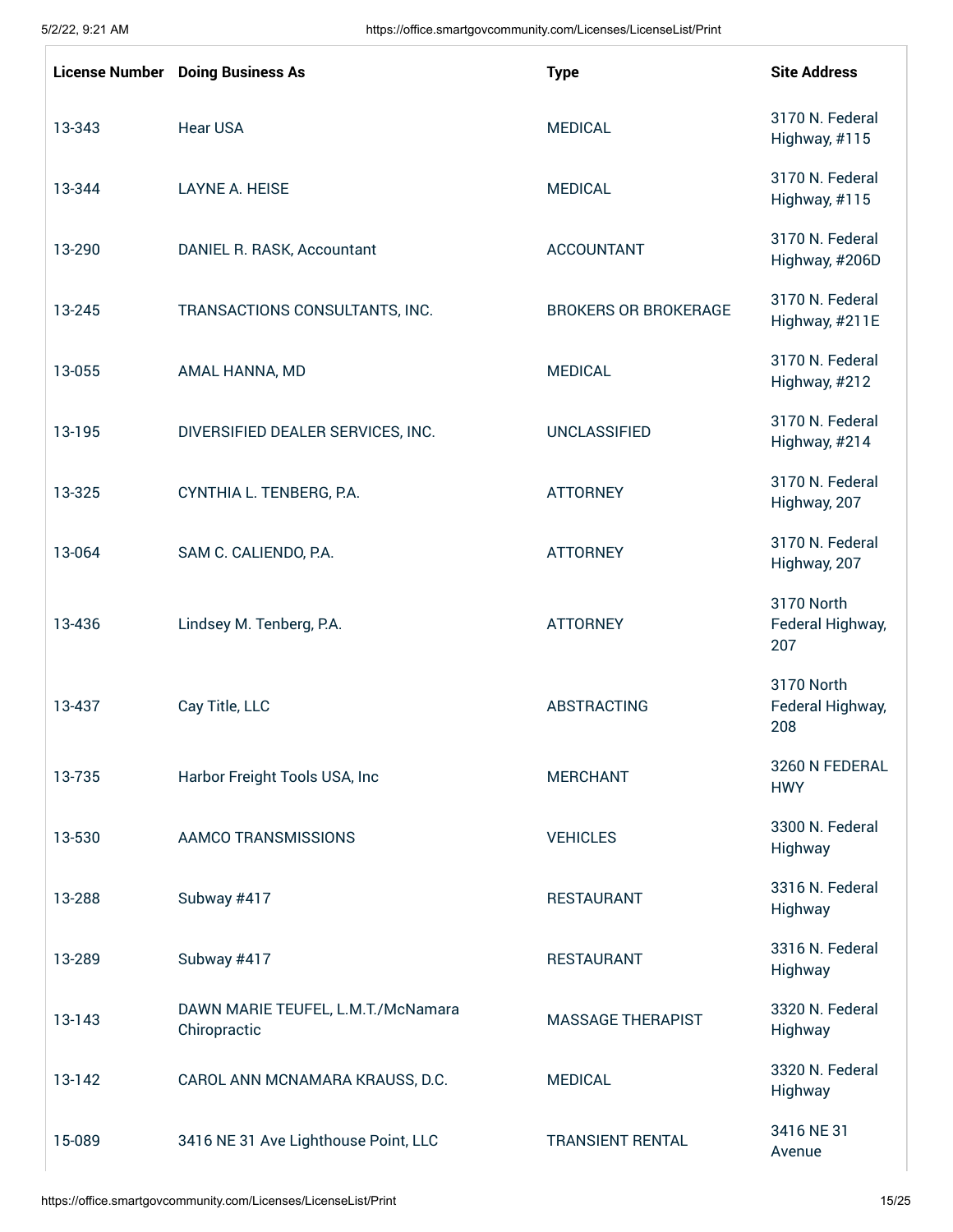|        | <b>License Number</b> Doing Business As                | <b>Type</b>                   | <b>Site Address</b>                      |
|--------|--------------------------------------------------------|-------------------------------|------------------------------------------|
| 13-598 | <b>Banco Do Brasil Americas</b>                        | <b>FINANCIAL INSTITUTIONS</b> | 3450 N. Federal<br>Highway               |
| 13-554 | Adelphia Automotive Services                           | <b>VEHICLES</b>               | 3500 N FEDERAL<br><b>HWY</b>             |
| 13-040 | VALVOLINE INSTANT OIL CHANGE                           | <b>UNCLASSIFIED</b>           | 3500 N. Federal<br>Highway               |
| 13-173 | GREGORY B. MOUSSETTE/Lighthouse Point Tennis<br>Center | <b>UNCLASSIFIED</b>           | 3500 NE 27<br>Avenue                     |
| 13-174 | GREGORY B. MOUSSETTE/Lighthouse Point Tennis<br>Center | <b>MERCHANT</b>               | 3500 NE 27<br>Avenue                     |
| 13-411 | <b>WELLS FARGO ADVISORS</b>                            | <b>BROKERS OR BROKERAGE</b>   | 3550 N FEDERAL<br><b>HWY</b>             |
| 13-115 | <b>WELLS FARGO BANK</b>                                | <b>FINANCIAL INSTITUTIONS</b> | 3550 N. Federal<br>Highway               |
| 13-207 | CVS/PHARMACY #0367                                     | <b>MERCHANT</b>               | 3580 N. Federal<br>Highway               |
| 13-206 | CVS/PHARMACY #0367                                     | PHARMACY                      | 3580 N. Federal<br>Highway               |
| 13-205 | CVS/PHARMACY #0367                                     | <b>PHOTOGRAPHER</b>           | 3580 N. Federal<br>Highway               |
| 13-237 | TD BANK, N.A.                                          | <b>FINANCIAL INSTITUTIONS</b> | 3600 N. Federal<br>Highway               |
| 13-168 | THE GOLD SHOP                                          | PRECIOUS METAL EXCHANGE       | 3640-2 N. Federal<br>Highway             |
| 13-824 | <b>Jackson Hewitt Tax Service</b>                      | OFFICE/BUSINESS               | 3640-3 North<br><b>Federal Highway</b>   |
| 13-341 | <b>GREGORY GERTSEN DDS</b>                             | DENTIST/LAB TECHNICIAN        | 3640-7 N. Federal<br>Highway             |
| 13-498 | <b>CONTAINERS DIRECT LLC</b>                           | <b>AGENCY - AGENT</b>         | 3640-B3 North<br>Federal Highway,<br>100 |
| 13-885 | Cannoli Kitchen of Lighthouse Point                    | <b>RESTAURANT</b>             | 3650 N Federal<br><b>Highway Suite E</b> |
| 13-886 | Cannoli Kitchen of Lighthouse Point                    | <b>RESTAURANT</b>             | 3650 N Federal<br><b>Highway Suite E</b> |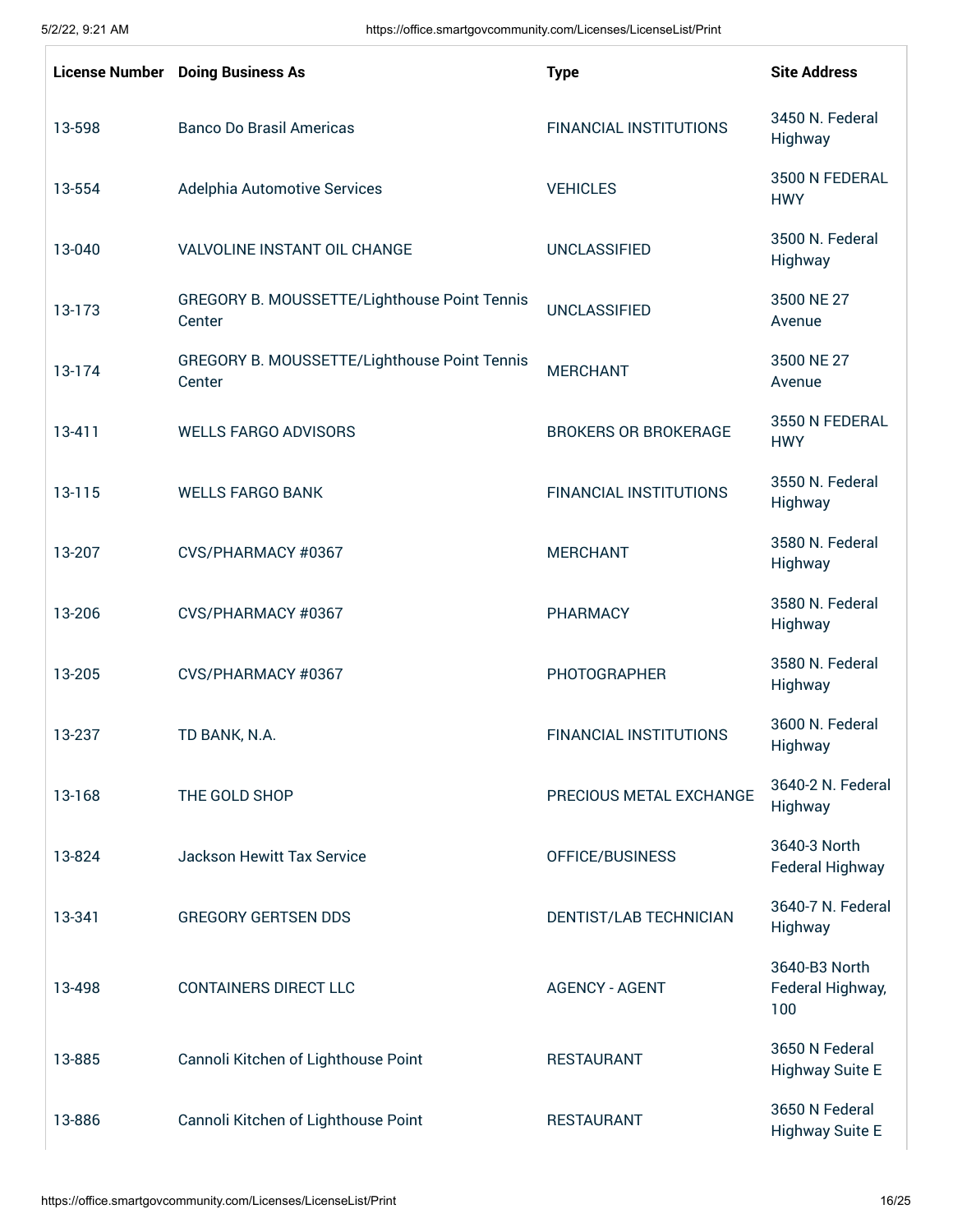|        | <b>License Number</b> Doing Business As    | <b>Type</b>                                                      | <b>Site Address</b>                     |
|--------|--------------------------------------------|------------------------------------------------------------------|-----------------------------------------|
| 13-888 | Jeremiah's Italian Ice of Lighthouse Point | <b>RESTAURANT</b>                                                | 3650 N Federal<br><b>Highway Unit C</b> |
| 13-889 | Jeremiah's Italian Ice of Lighthouse Point | <b>RESTAURANT</b>                                                | 3650 N Federal<br><b>Highway Unit C</b> |
| 13-820 | <b>Stacks Brokerage Corp</b>               | <b>INSURANCE</b>                                                 | 3650 N Federal<br>Highway, Suite<br>216 |
| 13-122 | ADAM C. COLAVITO DC                        | <b>MEDICAL</b>                                                   | 3650-D N. Federal<br>Highway            |
| 13-333 | PALM COURT APTS.                           | APARTMENTS/HOTELS NEW                                            | 3690 NE 22<br>Avenue                    |
| 13-100 | REDBOX AUTOMATED RETAIL, LLC               | <b>AUTOMATIC GAME/MUSIC</b><br>DEVICE/AMUSEMENT<br><b>CENTER</b> | 3700 N. Federal<br>Highway              |
| 13-200 | PUBLIX SUPER MARKETS, INC., #56            | <b>AUTOMATIC GAME/MUSIC</b><br>DEVICE/AMUSEMENT<br><b>CENTER</b> | 3700 N. Federal<br>Highway              |
| 13-201 | PUBLIX SUPER MARKETS, INC., #56            | <b>PHARMACY</b>                                                  | 3700 N. Federal<br>Highway              |
| 13-199 | PUBLIX SUPER MARKETS, INC., #56            | <b>MERCHANT</b>                                                  | 3700 N. Federal<br>Highway              |
| 13-202 | PUBLIX SUPER MARKETS, INC., #56            | <b>UNCLASSIFIED</b>                                              | 3700 N. Federal<br>Highway              |
| 13-266 | <b>Primo Water</b>                         | <b>AUTOMATIC GAME/MUSIC</b><br>DEVICE/AMUSEMENT<br><b>CENTER</b> | 3700 North<br><b>Federal Highway</b>    |
| 13-031 | <b>Lighthouse Point Apartments</b>         | APARTMENTS/HOTELS NEW                                            | 3700-3720 NE 22<br>Avenue               |
| 13-159 | T. J. MAXX #744                            | <b>MERCHANT</b>                                                  | 3722 N. Federal<br>Highway              |
| 15-080 | Ana Guilhardi De Souza                     | <b>TRANSIENT RENTAL</b>                                          | 3731 NE 23<br>Avenue                    |
| 13-336 | STAPLES THE OFFICE SUPERSTORE              | <b>MERCHANT</b>                                                  | 3742 N. Federal<br>Highway              |
| 13-470 | Petco #1560                                | <b>MERCHANT</b>                                                  | 3774 North<br>Federal Highway           |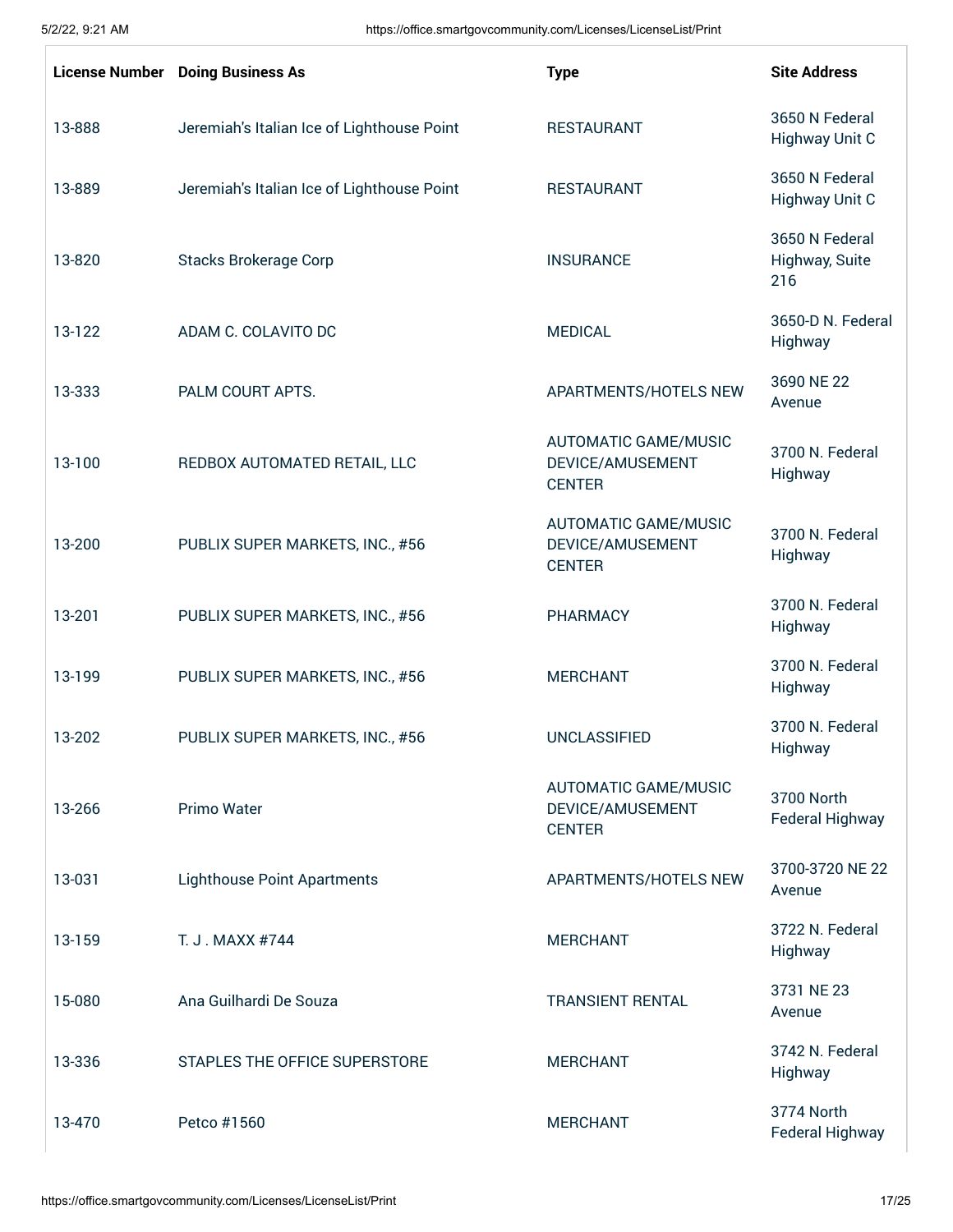|            | <b>License Number</b> Doing Business As  | <b>Type</b>                                   | <b>Site Address</b>                  |
|------------|------------------------------------------|-----------------------------------------------|--------------------------------------|
| 13-471     | Petco #1560                              | <b>PETS</b>                                   | 3774 North<br><b>Federal Highway</b> |
| 13-378     | ORANGE THEORY FITNESS                    | <b>ATHLETIC HEALTH/FITNESS</b><br><b>CLUB</b> | 3778 N. Federal<br>Highway           |
| 13-135     | DOLLAR TREE, #2192                       | <b>MERCHANT</b>                               | 3780A N. Federal<br>Highway          |
| 12-178     | ARBY'S, #30                              | <b>RESTAURANT</b>                             | 3780B N. Federal<br>Highway          |
| 12-179     | ARBY'S, #30                              | <b>RESTAURANT</b>                             | 3780B N. Federal<br>Highway          |
| 15-065     | Jennifer Mary Brooks                     | <b>TRANSIENT RENTAL</b>                       | 3830 NE 22<br>Terrace                |
| $13 - 111$ | ABC WORKSHOP OF LIGHTHOUSE POINT         | NURSERY/DAY CARE                              | 3850 N. Federal<br>Highway           |
| 13-874     | LandlordEvan, LLC                        | APARTMENTS/HOTELS NEW                         | 3860 NE 23<br>Avenue                 |
| 13-104     | <b>ZIELINSKI APARTMENTS</b>              | APARTMENTS/HOTELS NEW                         | 3870 NE 23<br>Avenue                 |
| 13-609     | <b>COLOR COUNSELORS</b>                  | <b>MERCHANT</b>                               | 3890 N FEDERAL<br><b>HWY</b>         |
| 13-467     | Asha Gupta, M.D./Broward Health          | PROFESSIONAL NEW                              | 3896 North<br>Federal Highway        |
| 13-538     | Sunoco 3900                              | <b>MERCHANT</b>                               | 3900 N FEDERAL<br><b>HWY</b>         |
| 13-539     | Sunoco 3900                              | <b>GASOLINE SERVICE STATION</b>               | 3900 N FEDERAL<br><b>HWY</b>         |
| 13-151     | <b>TRINITY LEARNING CENTER</b>           | NURSERY/DAY CARE                              | 3901 NE 22<br>Avenue                 |
| 13-153     | TRINITY UNITED METHODIST CHURCH          | <b>RELIGIOUS INSTITUTION</b>                  | 3901 NE 22<br>Avenue                 |
| 13-152     | TRINITY CHRISTIAN SCHOOL                 | SCHOOL OF INSTRUCTION                         | 3901 NE 22<br>Avenue                 |
| 13-083     | ASSEMBLY OF GOD-BETHLEHEM MINISTRY, INC. | <b>RELIGIOUS INSTITUTION</b>                  | 4000 N. Federal<br>Highway           |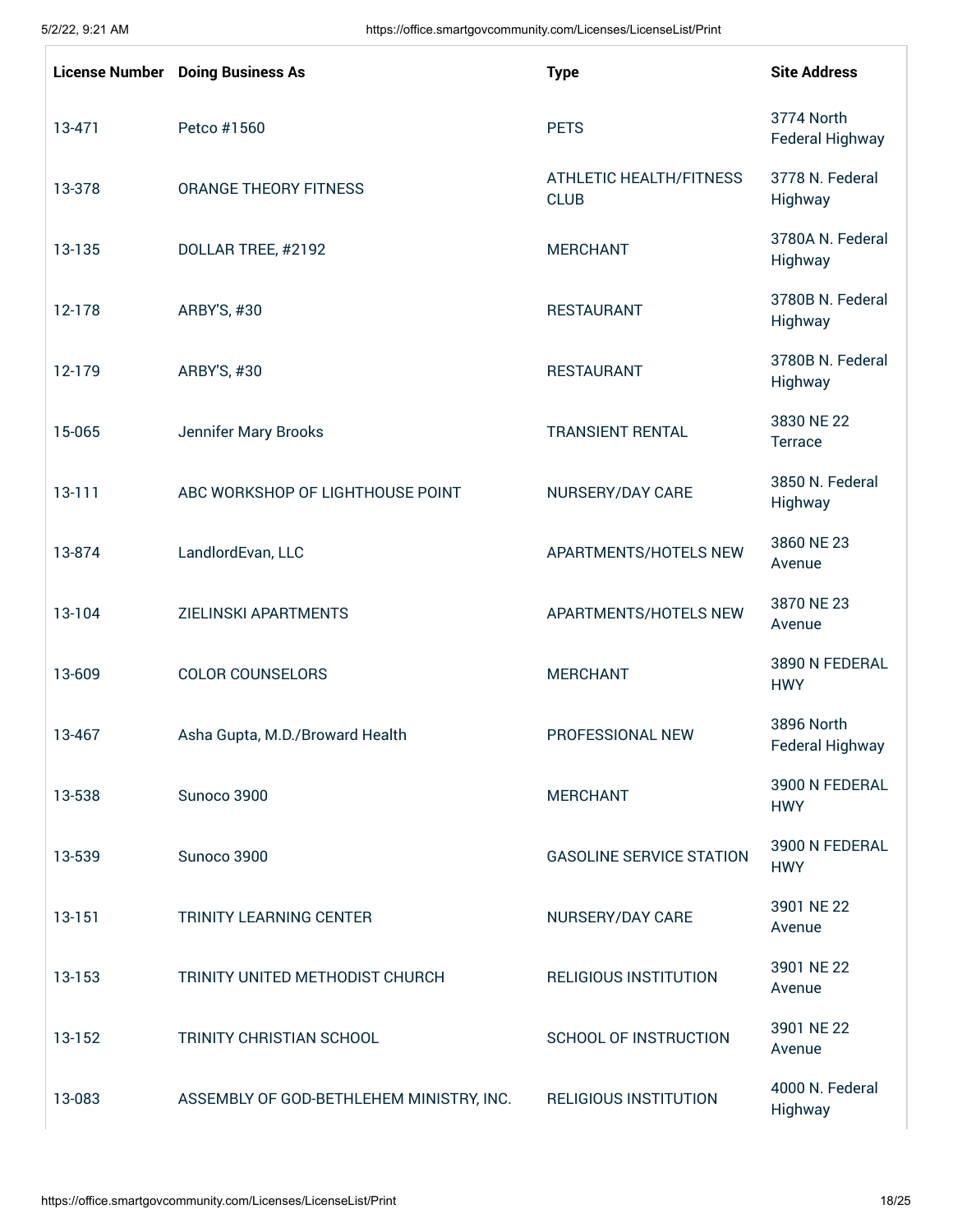|        | <b>License Number Doing Business As</b> | <b>Type</b>                                                      | <b>Site Address</b>          |
|--------|-----------------------------------------|------------------------------------------------------------------|------------------------------|
| 15-090 | Sabino Petruzzelli                      | <b>TRANSIENT RENTAL</b>                                          | 4001 NE 23<br>Avenue         |
| 15-094 | Wight, Suzanne Hawkes                   | <b>TRANSIENT RENTAL</b>                                          | 4020 NE 27<br>Avenue         |
| 13-261 | J. R. DUNN.COM                          | OFFICE/BUSINESS                                                  | 4190 N. Federal<br>Highway   |
| 13-260 | J.R. DUNN JEWELERS                      | <b>MERCHANT</b>                                                  | 4210 N. Federal<br>Highway   |
| 15-078 | 4210 NE 25 Avenue LHP FL, LLC           | <b>TRANSIENT RENTAL</b>                                          | 4210 NE 25<br>Avenue         |
| 15-066 | Jose L De Angelis                       | <b>TRANSIENT RENTAL</b>                                          | 4211 NE 25<br>Avenue         |
| 13-857 | <b>Phil Smith Mitsubishi</b>            | <b>VEHICLES</b>                                                  | 4230 N Federal<br>Highway    |
| 13-887 | Phil Smith Mitsubishi                   | <b>VEHICLES</b>                                                  | 4230 N Federal<br>Highway    |
| 15-067 | John Jennings and Sandra Vargas         | <b>TRANSIENT RENTAL</b>                                          | 4240 NE 23<br>Terrace        |
| 13-198 | PHIL SMITH KIA                          | <b>VEHICLES</b>                                                  | 4250 N. Federal<br>Highway   |
| 13-197 | PHIL SMITH KIA                          | <b>VEHICLES</b>                                                  | 4250 N. Federal<br>Highway   |
| 15-097 | <b>Ceres Wood</b>                       | <b>TRANSIENT RENTAL</b>                                          | 4301 NE 22<br>Avenue         |
| 13-864 | East Coast Finance and Mortgage Co. Inc | <b>BROKERS OR BROKERAGE</b>                                      | 4400 N Federal<br>Highway #4 |
| 13-118 | MARC A. WITES, P.A.                     | <b>ATTORNEY</b>                                                  | 4400 N. Federal<br>Highway   |
| 13-214 | PACKY'S SPORTS PUB                      | <b>AUTOMATIC GAME/MUSIC</b><br>DEVICE/AMUSEMENT<br><b>CENTER</b> | 4480 N. Federal<br>Highway   |
| 13-213 | PACKY'S SPORTS PUB                      | <b>AUTOMATIC GAME/MUSIC</b><br>DEVICE/AMUSEMENT<br><b>CENTER</b> | 4480 N. Federal<br>Highway   |
| 13-216 | PACKY'S SPORTS PUB                      | <b>RESTAURANT</b>                                                | 4480 N. Federal<br>Highway   |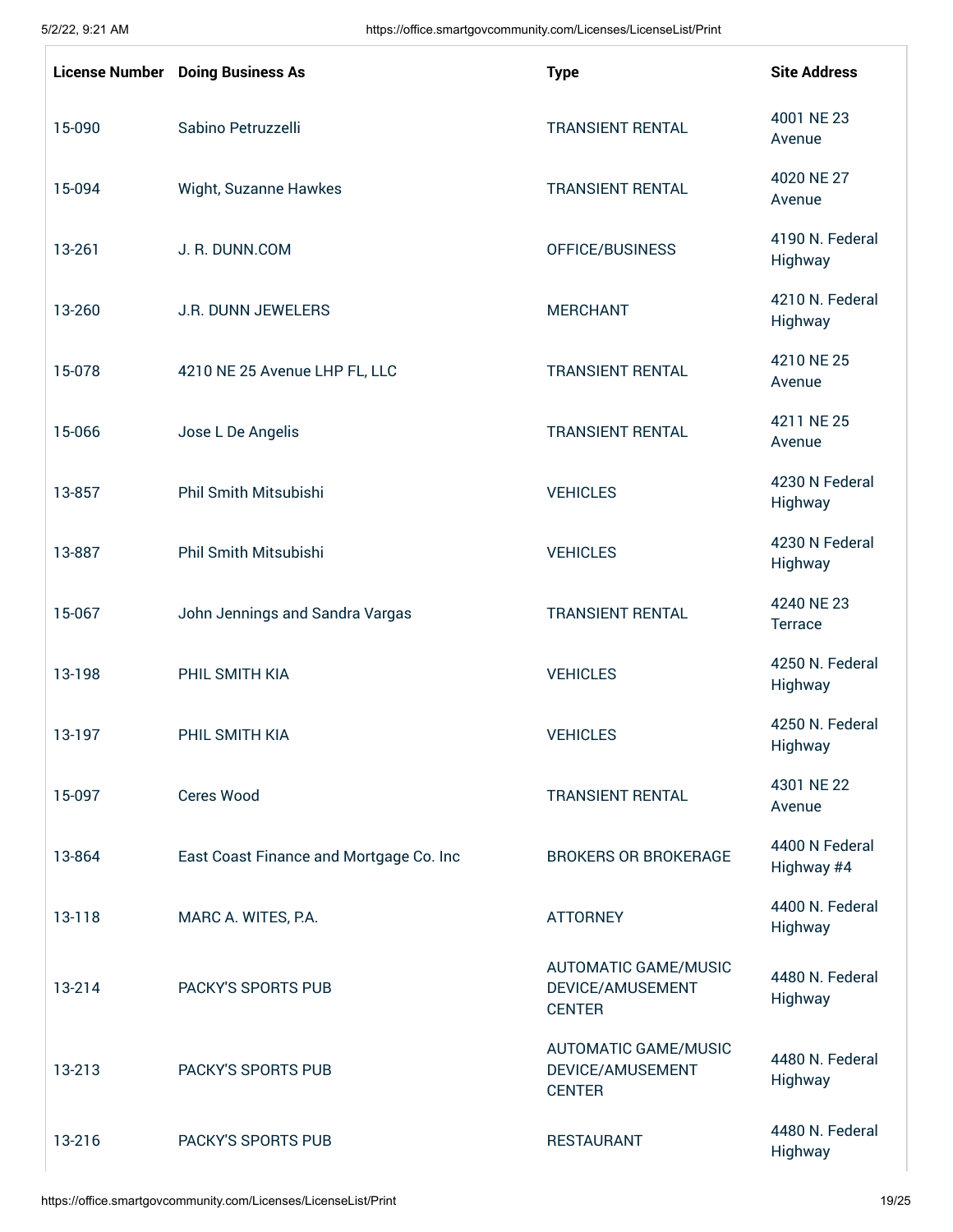|        | <b>License Number</b> Doing Business As                    | <b>Type</b>           | <b>Site Address</b>                  |
|--------|------------------------------------------------------------|-----------------------|--------------------------------------|
| 13-215 | PACKY'S SPORTS PUB                                         | <b>RESTAURANT</b>     | 4480 N. Federal<br>Highway           |
| 13-615 | Pampa Gaucho                                               | <b>RESTAURANT</b>     | 4490 N FEDERAL<br><b>HWY</b>         |
| 13-372 | PAUL BREVDA/Brevda CPA, PA                                 | <b>ACCOUNTANT</b>     | 4510 N. Federal<br>Highway, 103      |
| 13-589 | Exceed Auto Brokers, Inc.                                  | <b>UNCLASSIFIED</b>   | 4540 N FEDERAL<br><b>HWY</b>         |
| 13-511 | Papa's Raw Bar, Inc.                                       | <b>RESTAURANT</b>     | 4610 North<br>Federal Highway        |
| 13-512 | Papa's Raw Bar, Inc.                                       | <b>RESTAURANT</b>     | 4610 North<br>Federal Highway        |
| 13-301 | <b>V &amp; Z ALTERATIONS</b>                               | <b>TAILOR</b>         | 4614 N. Federal<br>Highway           |
| 13-302 | <b>V &amp; Z ALTERATIONS</b>                               | <b>MERCHANT</b>       | 4614 N. Federal<br>Highway           |
| 13-844 | Cardshark Sports, LLC                                      | <b>MERCHANT</b>       | 4616 N Federal<br><b>Hwy</b>         |
| 13-789 | Minority Help Inc                                          | <b>UNCLASSIFIED</b>   | 4624 N FEDERAL<br><b>HWY SUITE C</b> |
| 13-274 | ALVATOUR TRAVEL & SERVICES CORP.                           | <b>AGENCY - AGENT</b> | 4624 N. Federal<br>Highway           |
| 13-316 | ROGER ZAHN/Zahn Builders, Inc.                             | <b>CONTRACTORS</b>    | 4628 N. Federal<br>Highway           |
| 13-898 | <b>Specs Vision Group</b>                                  | <b>MERCHANT</b>       | 4630 N Federal<br>Highway            |
| 13-897 | Eye Care of Florida                                        | <b>MEDICAL</b>        | 4630 N Federal<br>Highway            |
| 13-050 | <b>CLEAN CUT</b>                                           | <b>COSMETOLOGY</b>    | 4634 N. Federal<br>Highway           |
| 13-405 | MARCELO YASUDA, P.A./PROCOLUNA<br><b>CHIROPRACTIC CARE</b> | <b>MEDICAL</b>        | 4638 N FEDERAL<br><b>HWY</b>         |
| 13-822 | <b>CMOR Mapping LLC</b>                                    | <b>UNCLASSIFIED</b>   | 4640 North<br>Federal Highway        |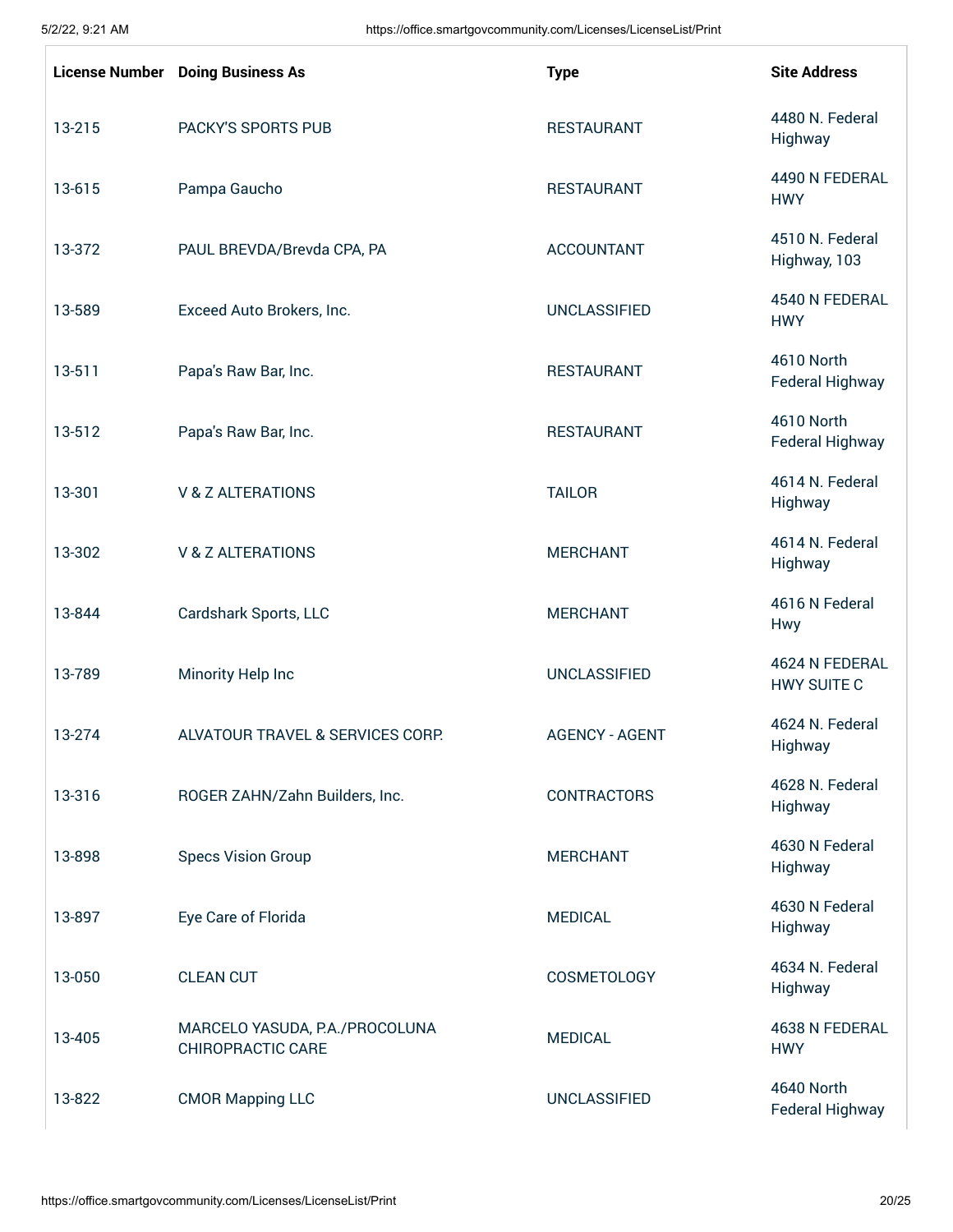|        | <b>License Number</b> Doing Business As                 | <b>Type</b>                         | <b>Site Address</b>                       |
|--------|---------------------------------------------------------|-------------------------------------|-------------------------------------------|
| 13-443 | Horizon Funeral & Cremation Services of Florida,<br>LLC | <b>FUNERAL</b><br>DIRECTOR/EMBALMER | 4650 North<br><b>Federal Highway</b>      |
| 13-363 | <b>VIRGINIA BOONE APARTMENTS</b>                        | APARTMENTS/HOTELS NEW               | 4741 NE 21<br>Terrace                     |
| 13-830 | True Original Salon, LLC                                | COSMETOLOGY                         | 4750 N Federal<br>Highway Suite 10        |
| 13-872 | G Designs 2.0                                           | COSMETOLOGY                         | 4750 N Federal<br>Highway Suite 17        |
| 13-894 | DeborahRHair                                            | <b>COSMETOLOGY</b>                  | 4750 N Federal<br><b>Highway Suite 22</b> |
| 13-879 | Hair By Madeliweza, LLC                                 | <b>COSMETOLOGY</b>                  | 4750 N Federal<br><b>Highway Suite 28</b> |
| 13-845 | A Heart 4 Hair                                          | COSMETOLOGY                         | 4750 N Federal<br><b>Highway Suite 3</b>  |
| 13-890 | House of Wiliminah, LLC                                 | <b>COSMETOLOGY</b>                  | 4750 N Federal<br><b>Highway Suite 30</b> |
| 13-852 | <b>Bell Electrolysis &amp; Skincare</b>                 | COSMETOLOGY                         | 4750 N Federal<br><b>Highway Suite 33</b> |
| 13-737 | Hair Brazil 4 Extensions 3, LLC                         | <b>MERCHANT</b>                     | 4750 N Federal<br><b>Highway Suite 38</b> |
| 13-835 | <b>Colombo the Barber LLC</b>                           | <b>COSMETOLOGY</b>                  | 4750 N Federal<br>Highway Suite 39        |
| 13-895 | LuxLash LLC                                             | <b>COSMETOLOGY</b>                  | 4750 N Federal<br>Highway Suite 39        |
| 13-876 | ThaBarber LLC                                           | <b>BARBERSHOP</b>                   | 4750 N Federal<br>Highway Suite 39        |
| 13-848 | Tan's Hair Studio, LLC                                  | COSMETOLOGY                         | 4750 N Federal<br><b>Hlghway Suite31</b>  |
| 13-741 | Salons By JC                                            | COSMETOLOGY                         | 4750 N FEDERAL<br><b>HWY</b>              |
| 13-781 | Forever Beautiful Bride, LLC                            | COSMETOLOGY                         | 4750 N FEDERAL<br><b>HWY #13</b>          |
| 13-815 | Khi Day Spa, LLC                                        | COSMETOLOGY                         | 4750 N FEDERAL<br><b>HWY #26</b>          |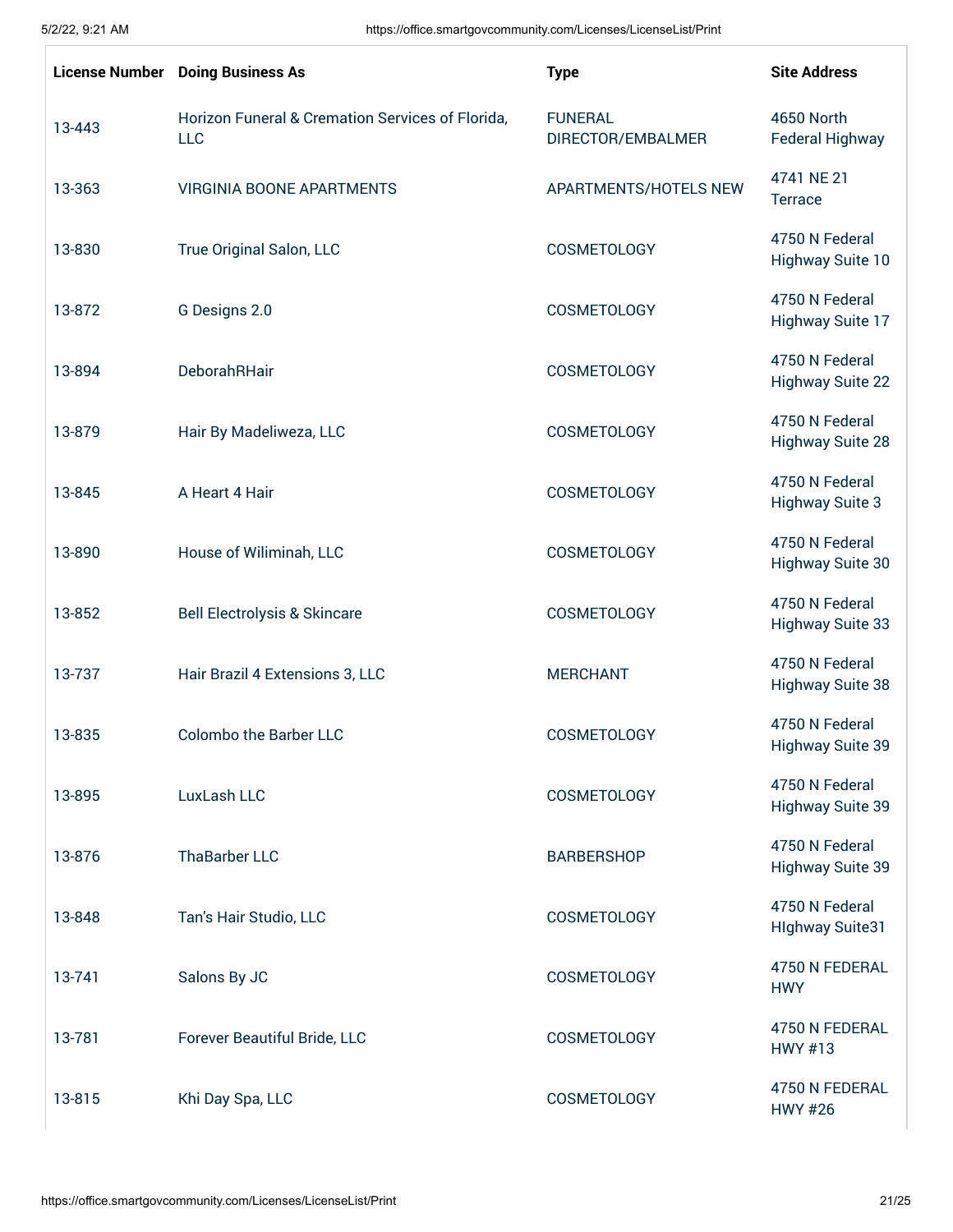|        | <b>License Number</b> Doing Business As    | <b>Type</b>                  | <b>Site Address</b>               |
|--------|--------------------------------------------|------------------------------|-----------------------------------|
| 13-810 | True Ocean Hair, LLC                       | COSMETOLOGY                  | 4750 N FEDERAL<br><b>HWY #28</b>  |
| 13-801 | Salon Elegante, LLC / Dean Luisi           | COSMETOLOGY                  | 4750 N FEDERAL<br><b>HWY #34</b>  |
| 13-803 | Salon Elegante, LLC / Jennifer Langone     | COSMETOLOGY                  | 4750 N FEDERAL<br><b>HWY #34</b>  |
| 13-813 | Unique Styles By Lidia, LLC                | COSMETOLOGY                  | 4750 N FEDERAL<br><b>HWY #35</b>  |
| 13-808 | <b>Studio Elle</b>                         | COSMETOLOGY                  | 4750 N FEDERAL<br><b>HWY #40</b>  |
| 13-798 | <b>Bettinas Nails</b>                      | COSMETOLOGY                  | 4750 N FEDERAL<br><b>HWY #5</b>   |
| 13-812 | Skin Glow Spa, LLC                         | COSMETOLOGY                  | 4750 N FEDERAL<br><b>HWY #8</b>   |
| 13-743 | Medical Advanced Skin Care LLC             | COSMETOLOGY                  | 4750 N FEDERAL<br><b>HWY #17</b>  |
| 13-745 | Glow Beauty Bar, LLC                       | COSMETOLOGY                  | 4750 N FEDERAL<br><b>HWY #25</b>  |
| 13-625 | <b>Charme Hair Studio</b>                  | COSMETOLOGY                  | 4750 N FEDERAL<br><b>HWY #34</b>  |
| 13-770 | Hair by Kaitlin Trent, Inc.                | <b>COSMETOLOGY</b>           | 4750 N FEDERAL<br><b>HWY #37</b>  |
| 13-778 | <b>Strand Salon</b>                        | COSMETOLOGY                  | 4750 N FEDERAL<br><b>HWY #41</b>  |
| 13-796 | Perfect Match Hair Salon                   | COSMETOLOGY                  | 4750 N FEDERAL<br><b>HWY #42</b>  |
| 13-758 | <b>Ace Nutrition</b>                       | <b>MERCHANT</b>              | 4750 N FEDERAL<br><b>HWY #43</b>  |
| 13-133 | <b>LUBIN APARTMENTS</b>                    | APARTMENTS/HOTELS NEW        | 4751 NE 21<br>Terrace             |
| 13-529 | Elite Force MMA, LLC                       | <b>SCHOOL OF INSTRUCTION</b> | 4752-4754 N<br><b>FEDERAL HWY</b> |
| 13-423 | Jason Merslich, PT/Select Physical Therapy | <b>MEDICAL</b>               | 4756 N. Federal<br>Highway        |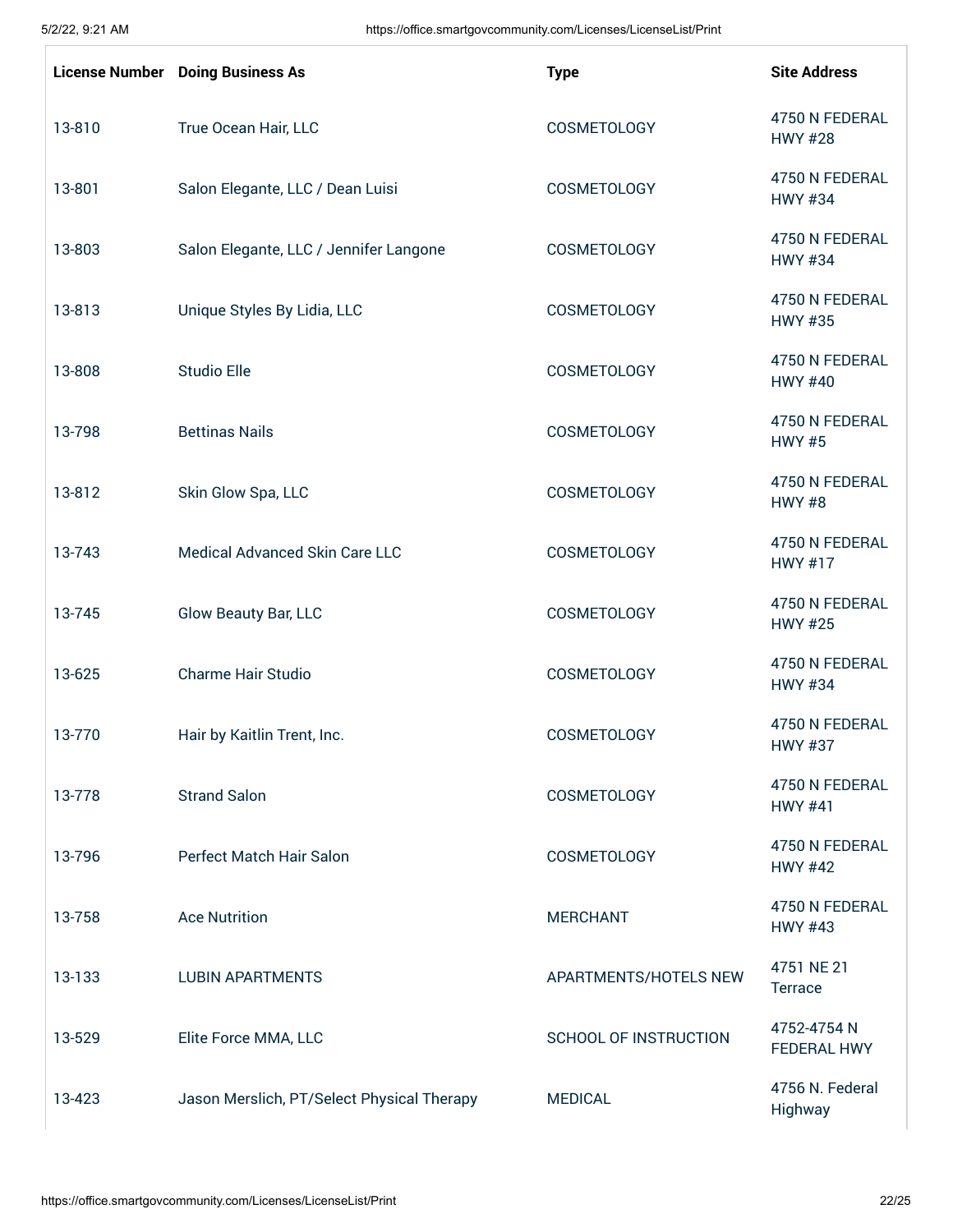|        | <b>License Number</b> Doing Business As     | <b>Type</b>                            | <b>Site Address</b>          |
|--------|---------------------------------------------|----------------------------------------|------------------------------|
| 13-629 | Pinch A Penny                               | <b>MERCHANT</b>                        | 4758 N FEDERAL<br><b>HWY</b> |
| 13-042 | <b>River Oak Apartments</b>                 | APARTMENTS/HOTELS NEW                  | 4761 NE 21<br>Terrace        |
| 13-537 | The Art of Smart at Lighthouse Point        | <b>SCHOOL OF INSTRUCTION</b>           | 4771 NE 22 AVE               |
| 13-884 | Dom Car Motors                              | <b>VEHICLES</b>                        | 4800 N Federal<br>Highway    |
| 13-317 | Schiavoni Sales & Services Corp             | <b>UNCLASSIFIED</b>                    | 4800 N. Federal<br>Highway   |
| 13-072 | <b>First Horizon Bank</b>                   | <b>FINANCIAL INSTITUTIONS</b>          | 4820 N. Federal<br>Highway   |
| 13-352 | <b>MC DONALDS</b>                           | <b>RESTAURANT</b>                      | 4830 N. Federal<br>Highway   |
| 13-351 | <b>MC DONALDS</b>                           | <b>RESTAURANT</b>                      | 4830 N. Federal<br>Highway   |
| 13-294 | SUNSHINE #30049 (Citgo)                     | <b>GASOLINE SERVICE STATION</b>        | 4900 N. Federal<br>Highway   |
| 13-295 | <b>EXXON</b>                                | <b>MERCHANT</b>                        | 4900 N. Federal<br>Highway   |
| 15-006 | Christopher F. Cava                         | <b>TRANSIENT RENTAL</b>                | 4930 NE 27 AVE               |
| 13-002 | <b>JOHN PETER PAINTER</b>                   | <b>MEDICAL</b>                         | 5002 N. Federal<br>Highway   |
| 13-092 | KIDS PLAY TOWN, INC.                        | NURSERY/DAY CARE                       | 5006 N. Federal<br>Highway   |
| 13-278 | STEPHEN H. BRANDT/S. H. Brandt & Associates | <b>ARCHITECT</b>                       | 5010 N. Federal<br>Highway   |
| 13-287 | <b>LIGHTHOUSE POINT GYM</b>                 | ATHLETIC HEALTH/FITNESS<br><b>CLUB</b> | 5018 N. Federal<br>Highway   |
| 13-868 | Chef Raffie Como En Casa                    | <b>RESTAURANT</b>                      | 5022 N Federal<br>Highway    |
| 13-867 | Chef Raffie Como En Casa                    | <b>RESTAURANT</b>                      | 5022 N Federal<br>Highway    |
| 13-576 | Mauricio's Bar and Grill                    | <b>RESTAURANT</b>                      | 5024 N FEDERAL<br><b>HWY</b> |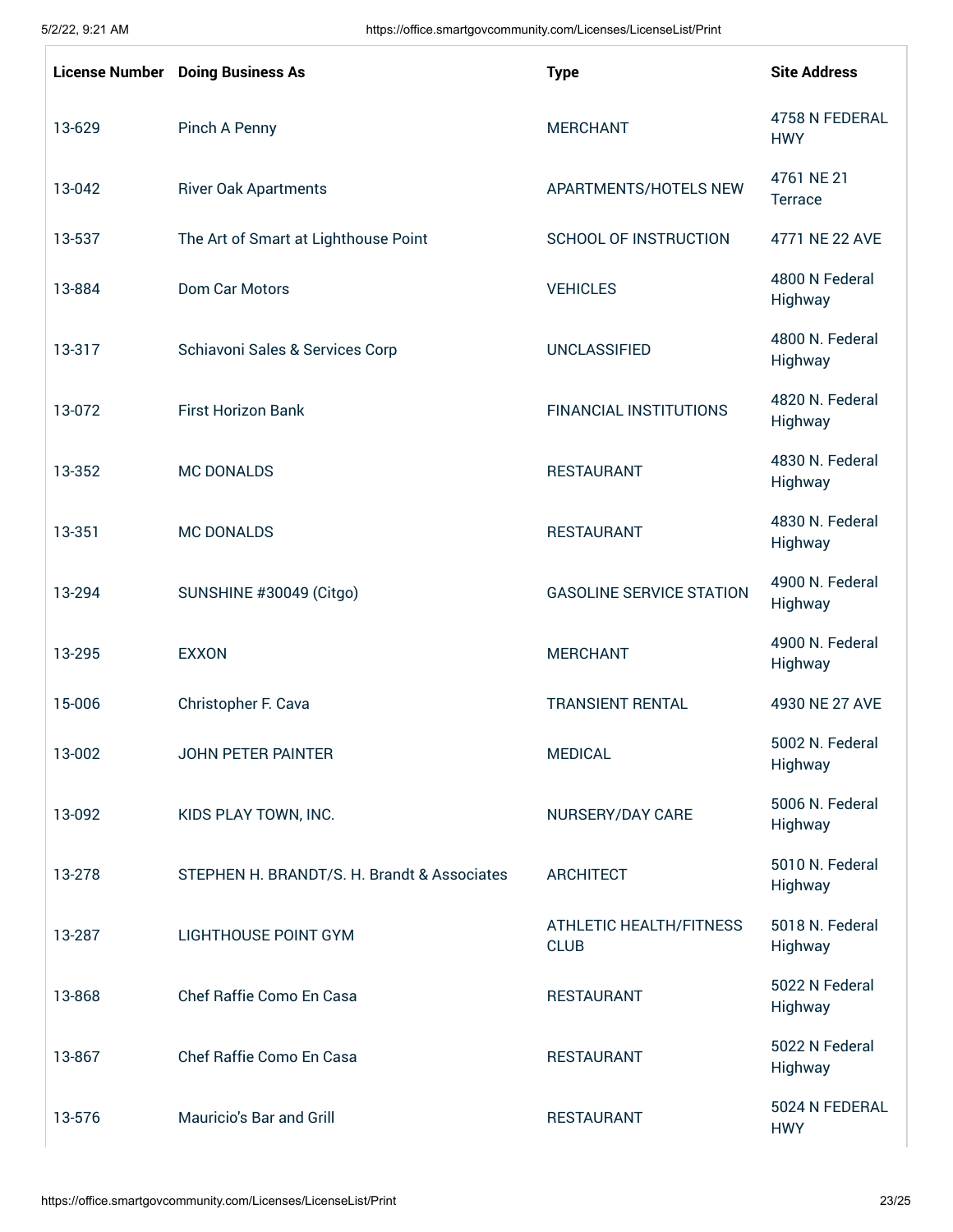|        | <b>License Number</b> Doing Business As                 | <b>Type</b>                     | <b>Site Address</b>             |
|--------|---------------------------------------------------------|---------------------------------|---------------------------------|
| 13-254 | KURT F. OTTEN, PT                                       | <b>MEDICAL</b>                  | 5026-B N. Federal<br>Highway    |
| 13-337 | LIGHTHOUSE POINT DRY CLEANERS                           | <b>LAUNDRY/DRY CLEANERS</b>     | 5030 N. Federal<br>Highway      |
| 13-338 | LIGHTHOUSE POINT DRY CLEANERS                           | <b>TAILOR</b>                   | 5030 N. Federal<br>Highway      |
| 15-021 | Juan Alfredo Vega & Anik Lamborelle                     | <b>TRANSIENT RENTAL</b>         | 5030 NE 23 TERR                 |
| 13-296 | <b>BEAD AND ART</b>                                     | <b>MERCHANT</b>                 | 5034 N. Federal<br>Highway      |
| 13-402 | R. J. BOYLE STUDIO                                      | <b>MERCHANT</b>                 | 5040 N. Federal<br>Highway      |
| 13-401 | R. J. BOYLE STUDIO                                      | <b>ARTIST</b>                   | 5040 N. Federal<br>Highway      |
| 13-739 | <b>Record TV Americas</b>                               | OFFICE/BUSINESS                 | 5050 N FEDERAL<br><b>HWY</b>    |
| 13-158 | FURNITURE WORLD, INC.                                   | <b>MERCHANT</b>                 | 5056 N. Federal<br>Highway      |
| 13-623 | Floors To Go                                            | <b>MERCHANT</b>                 | 5060 N FEDERAL<br><b>HWY</b>    |
| 13-243 | WASH DEPOT I, INC. / Mobil 1 Lube Express               | <b>UNCLASSIFIED</b>             | 5190 N. Federal<br>Highway      |
| 13-244 | WASH DEPOT I, INC. / SPARKLING IMAGE CAR<br><b>WASH</b> | <b>UNCLASSIFIED</b>             | 5190 N. Federal<br>Highway      |
| 13-893 | Lighthouse Point On-The-Run                             | <b>MERCHANT</b>                 | 5200 N Federal<br>Highway       |
| 13-892 | Lighthouse Point On-The-Run                             | <b>GASOLINE SERVICE STATION</b> | 5200 N Federal<br>Highway       |
| 13-410 | 7-ELEVEN #39490A                                        | <b>GASOLINE SERVICE STATION</b> | 5200 N FEDERAL<br><b>HWY</b>    |
| 13-409 | 7-ELEVEN #39490A                                        | <b>MERCHANT</b>                 | 5200 N FEDERAL<br><b>HWY</b>    |
| 13-077 | HENDRICK HONDA POMPANO BEACH/RHPH, LLC                  | <b>VEHICLES</b>                 | 5230-5250 N.<br>Federal Highway |
| 13-672 | Specialty Gastro Center / Vipin Gupta, MD               | <b>MEDICAL</b>                  | 5340 N FEDERAL<br>HWY SUITE 110 |